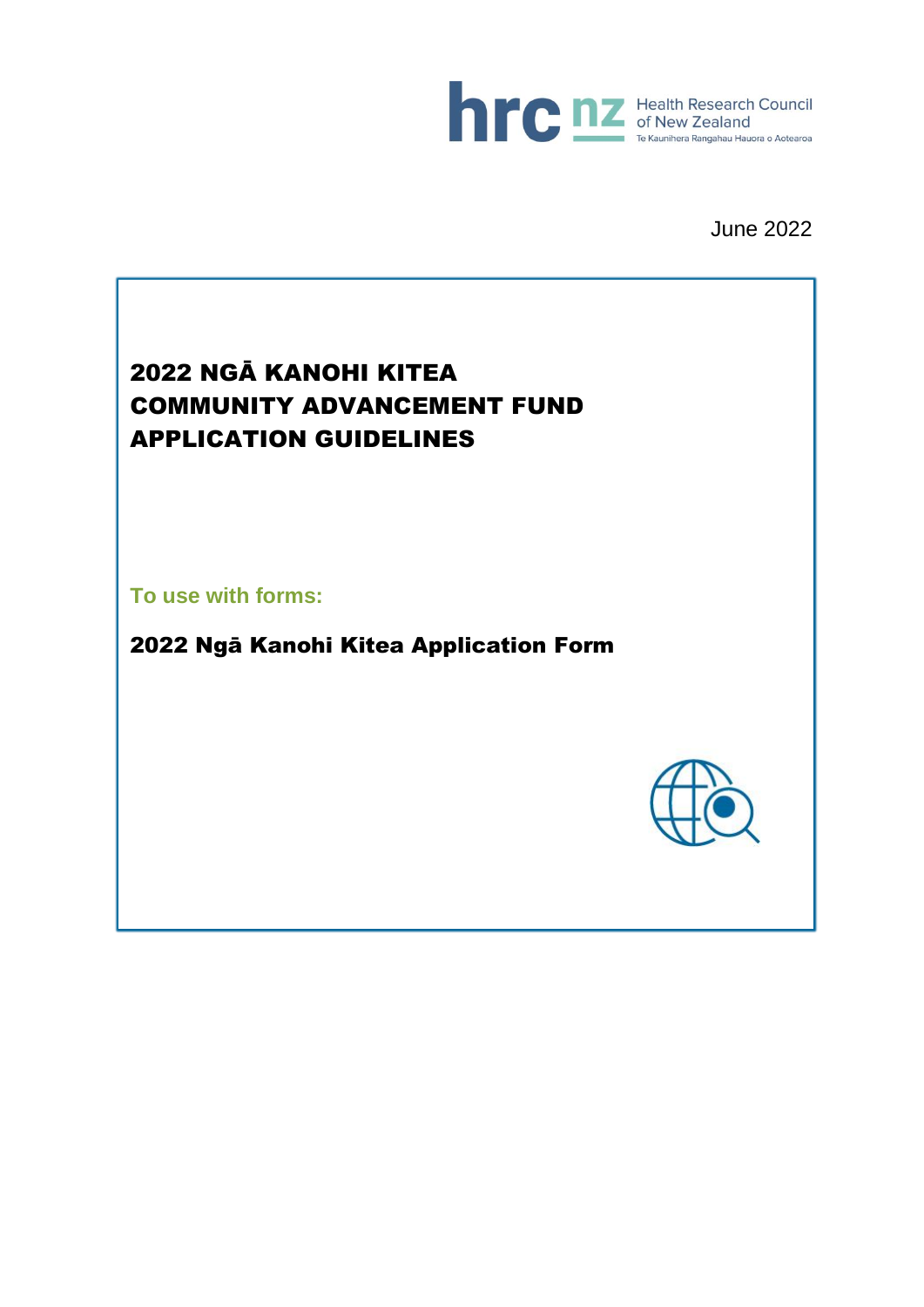# **Table of Contents**

| 1. Ngā Kanohi Kitea Community Advancement Fund: key information and requirements 3 |  |
|------------------------------------------------------------------------------------|--|
|                                                                                    |  |
|                                                                                    |  |
|                                                                                    |  |
|                                                                                    |  |
|                                                                                    |  |
|                                                                                    |  |
|                                                                                    |  |
|                                                                                    |  |
|                                                                                    |  |
|                                                                                    |  |
|                                                                                    |  |
|                                                                                    |  |
|                                                                                    |  |
|                                                                                    |  |
|                                                                                    |  |
|                                                                                    |  |
|                                                                                    |  |
|                                                                                    |  |
|                                                                                    |  |
|                                                                                    |  |
|                                                                                    |  |
|                                                                                    |  |
|                                                                                    |  |
|                                                                                    |  |
|                                                                                    |  |
|                                                                                    |  |
|                                                                                    |  |
|                                                                                    |  |
| 3.6.5. Module 5: Research classification - ANZSRC codes and keywords  21           |  |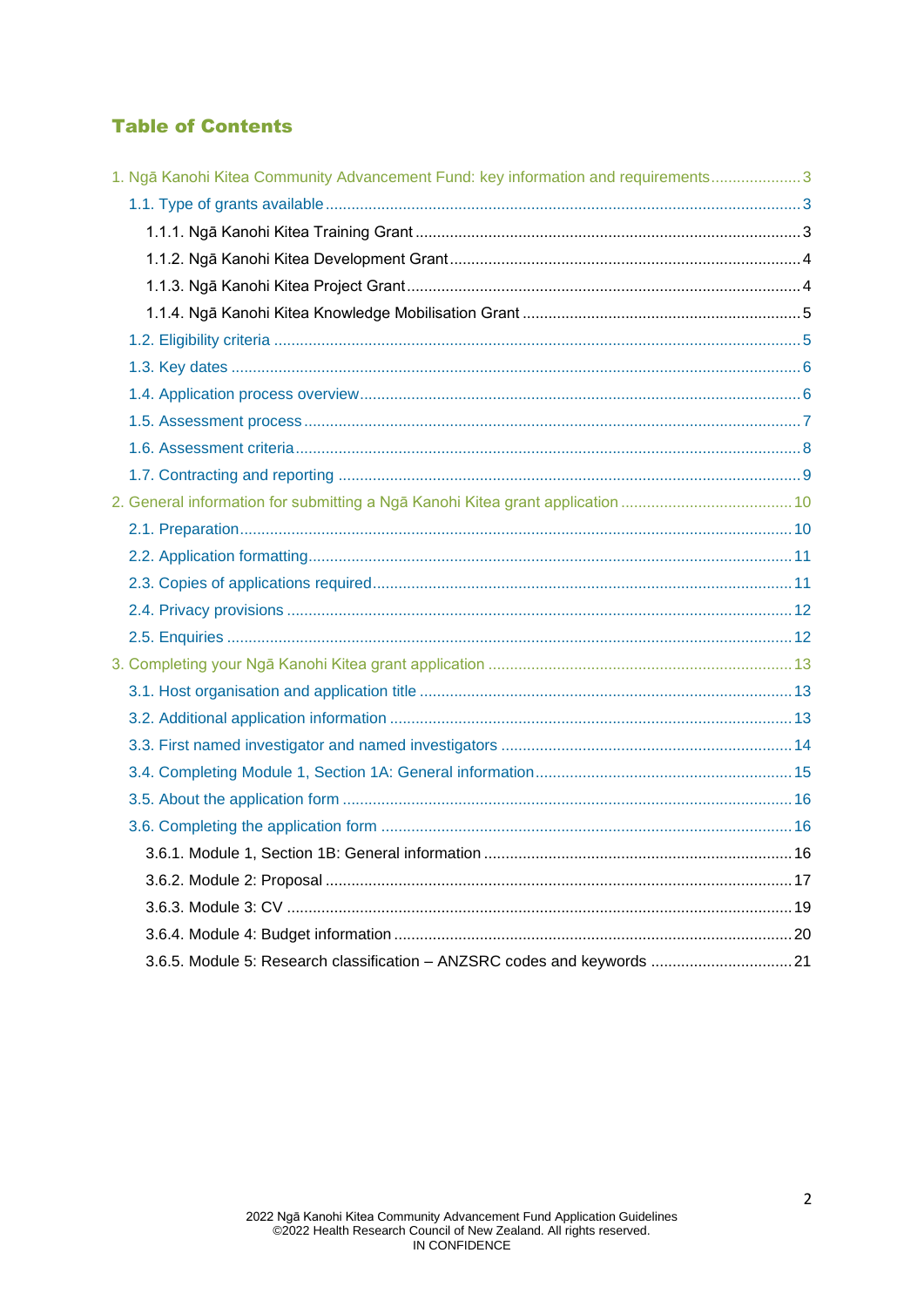# <span id="page-2-0"></span>1. Ngā Kanohi Kitea Community Advancement Fund: key information and requirements

The Health Research Council of New Zealand's (HRC) Ngā Kanohi Kitea Community Advancement Fund provides support for Māori communities to develop health research capability and knowledge. This funding provides opportunities for iwi, hapū, other Māori community groups or organisations, Māori researchers or research teams to undertake research or training and development activities that address community-identified health and wellbeing needs. The HRC recognises a holistic view of hauora, health and wellbeing, and the many factors that contribute to oranga for individuals, whānau, hapū, iwi, and Māori communities.

Ngā Kanohi Kitea funding is focused on individuals or groups who have not previously received significant research funding but are wanting to build capacity and capability to undertake health research. However, the team involved in the research or training and development activities should include the appropriate expertise needed to complete the planned activities.

The HRC's Ngā Kanohi Kitea grants align with the Ministry of Business, Innovation and Employment's (MBIE) Vision Mātauranga Capability Fund<sup>1</sup> and are consistent with the Hauora/Oranga research theme of *Vision Mātauranga*<sup>2</sup> – a policy framework designed to unlock the science and innovation potential of Māori knowledge, resources, and people.

# <span id="page-2-1"></span>1.1. Type of grants available

Funding is available to support Māori communities at any stage of their health research and capability building journey, from training and developing the research capability of individuals or groups, through to planning and undertaking research, and supporting the uptake and impact of knowledge generated through research. Four different grant types are available to support Māori communities to achieve their aspirations – these are outlined below.

Applicants may apply for multiple grants in one funding round, including different grant types relating to a specific community-identified health and wellbeing priority (provided that each grant is for a distinct activity). In addition, applicants may apply for consecutive grants across multiple funding rounds for training and research activities relating to a specific community-identified health and wellbeing priority (provided that each grant builds on the outcomes of previous training and research activities and does not repeat activities that were funded in previous successful grants).

# <span id="page-2-2"></span>**1.1.1. Ngā Kanohi Kitea Training Grant**

# **What is a Ngā Kanohi Kitea Training Grant?**

The Training Grant provides funding support for individuals or groups seeking to gain or develop skills, connections, or networks within a desired health research field. These grants are intended to provide opportunities for ongoing career development support, foster workforce development, and strengthen career support for community researchers.

The exact nature of the training opportunity is to be determined by the individual or group seeking this funding, in collaboration with the researcher, research team, or organisation that will support the training opportunity, and could include activities such as:

<sup>&</sup>lt;sup>1</sup> Information about MBIE's Vision Mātauranga Capability Fund investments is available at https://www.mbie.govt.nz/science-and-technology/science-and-innovation/funding-information-andopportunities/investment-funds/vmcf/.

<sup>2</sup> The Vision Mātauranga policy is available at https://www.mbie.govt.nz/assets/9916d28d7b/visionmatauranga-booklet.pdf.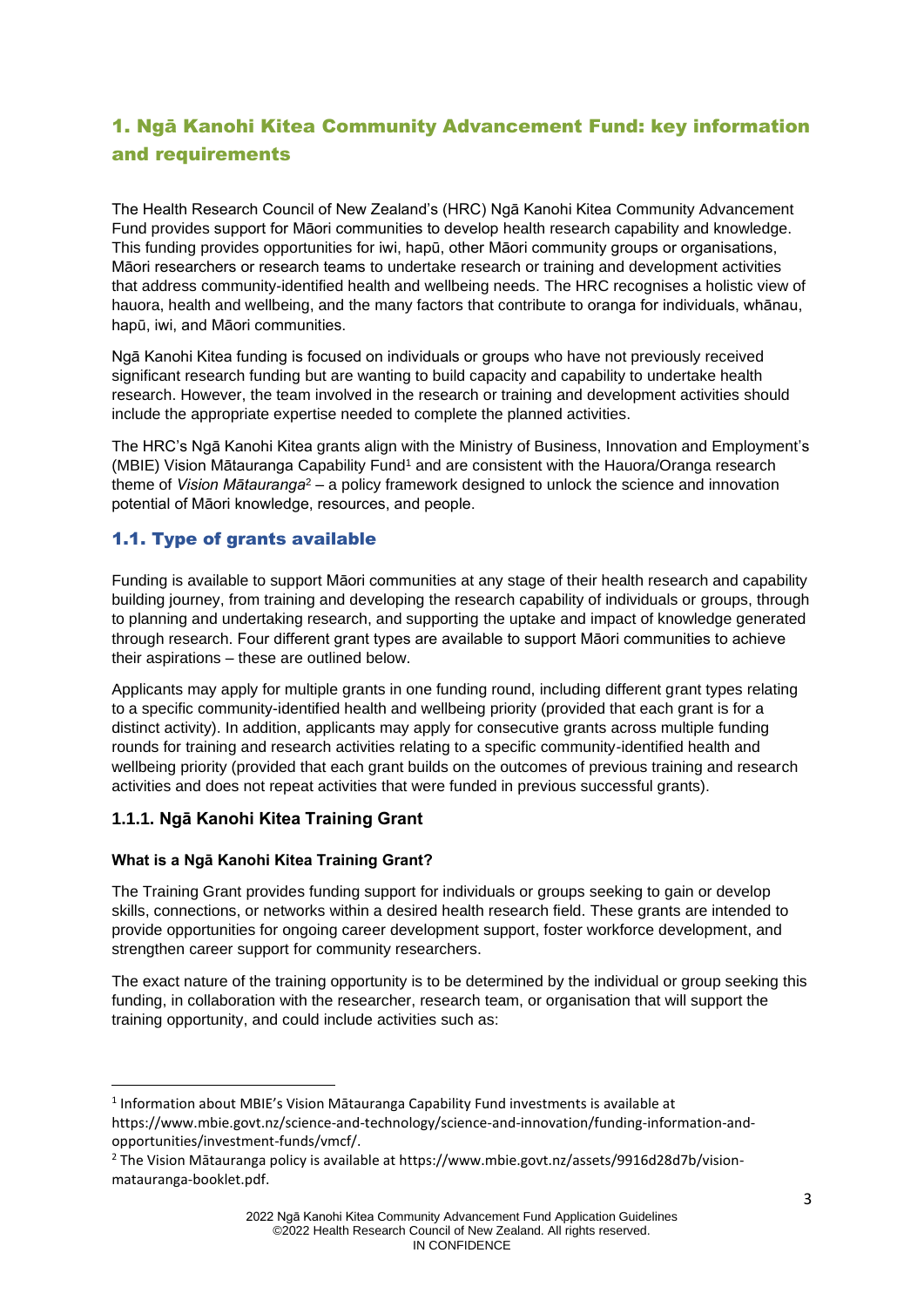- undertaking a funded placement within a research team or research organisation, which is designed to provide opportunities to gain skills and experience that will eventually help address the health and wellbeing need of the community;
- undertaking a specific training course or qualification that will provide an individual or group with skills and experience to help them undertake health research:
- provision of funds for personal support for individuals to undertake research training that is relevant to Māori health.

#### **What is the value of a Ngā Kanohi Kitea Training Grant?**

For activities that take up to 12 months, maximum funding of \$150,000 (GST exclusive) is available.

For activities that take between 1 to 2 years, maximum funding of \$250,000 (GST exclusive) is available.

The maximum funding values outlined above apply for Training Grants for both individuals and groups.

Should a Training Grant application be funded, the total value of the award will be determined based on assessment of the application according to the rationale for the training activity, the type and duration of training to be undertaken, and justification of the requested budget.

# <span id="page-3-0"></span>**1.1.2. Ngā Kanohi Kitea Development Grant**

#### **What is a Ngā Kanohi Kitea Development Grant?**

The Development Grant provides funding for individuals, researchers, community groups, or organisations to help prepare for undertaking a health research project or activity. These grants are intended to provide opportunities for gathering information, developing connections and networks, or recruiting specialist expertise to support preparation for a larger research project or activity.

This funding can support any activities the community determines are necessary to undertake in planning and preparation for research activities or projects that will address their health and wellbeing needs, and could include activities such as:

- obtaining expert advice about the scientific design of a research project;
- grant writing support to assist with further funding applications:
- holding hui and wānanga with community members and researchers to gain understanding of the specific health needs and how research may address these;
- recruiting specific expertise to help with planning and scoping a new research project or activity;
- appointment of a Māori community liaison to develop institutional networks and connections to the benefit the community's research aspirations.

#### **What is the value of a Ngā Kanohi Kitea Development Grant?**

Maximum funding of \$100,000 (GST exclusive) is available over a term of up to 12 months.

Should a Development Grant application be funded, the total value of the award will be determined based on assessment of the application according to the rationale for the development activity, the type and duration of activities to be undertaken, and justification of the requested budget.

# <span id="page-3-1"></span>**1.1.3. Ngā Kanohi Kitea Project Grant**

#### **What is a Ngā Kanohi Kitea Project Grant?**

The Project Grant provides funding for community-led health research projects. These grants are intended to provide flexible funding to support community-led research initiatives that address community-identified health and wellbeing needs.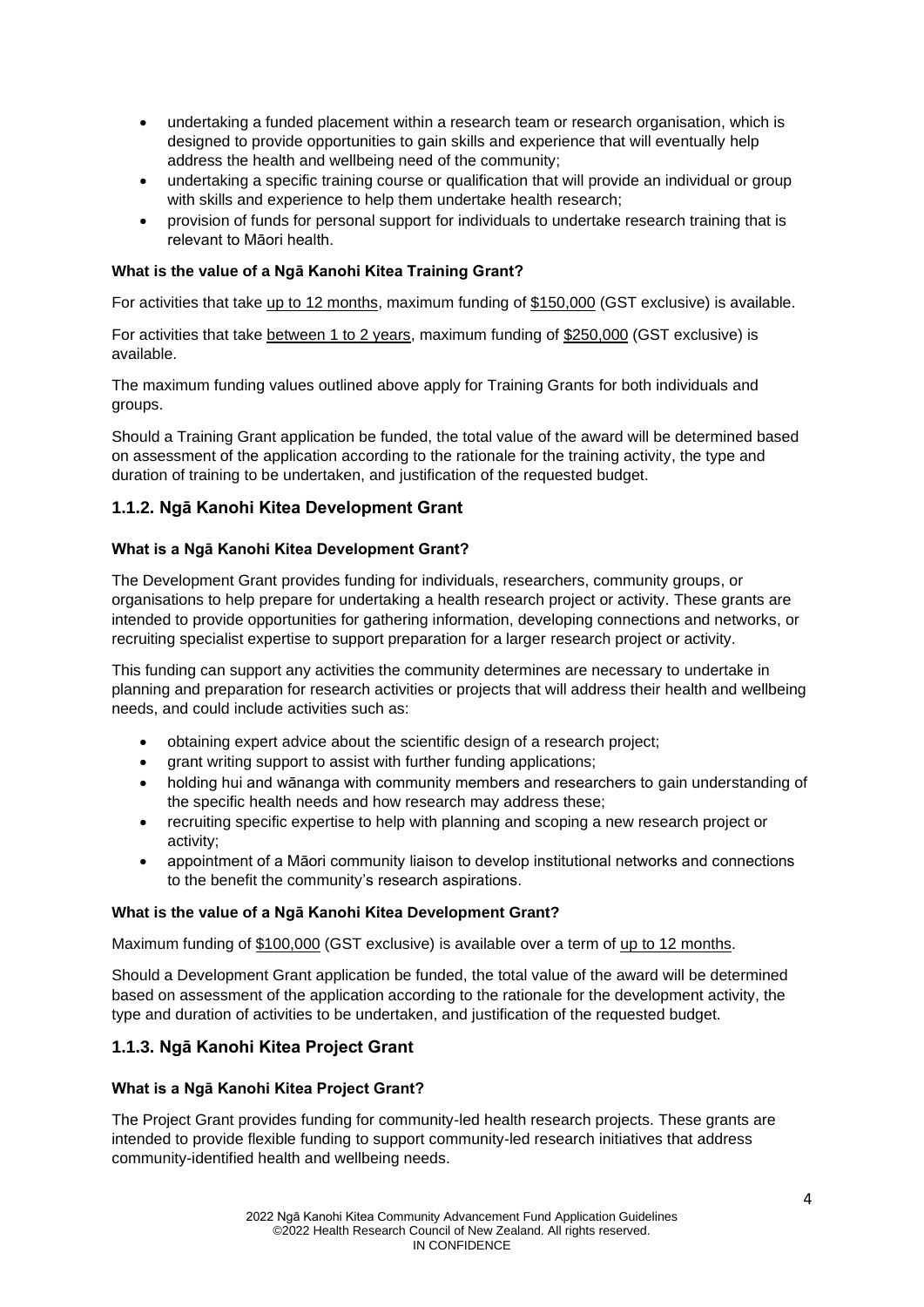This funding can support collaboration or partnership with established and experienced research teams, or research organisations and larger institutions, provided the collaboration or partnership has been identified as a community priority and will support capability building and advancement of health and wellbeing within the community.

## **What is the value of a Ngā Kanohi Kitea Project Grant?**

Maximum funding of \$300,000 (GST exclusive) is available over a term of up to 18 months.

The value of the funding being sort is expected to be relative to the complexity and length of the research project. For example:

- Applications for funding ranging from \$50,000 to \$100,000 are expected to have 1 to 3 specific objectives that are achievable within a 12-month term.
- Applications for funding ranging from \$100,000 to \$300,000 are expected to have 4 to 6 specific objectives that are achievable within a 12- to 18-month term.

The amount of information provided in the application should be relative to the value of funding being sought. Larger value grant applications with more objectives should include more detailed information than smaller value grant applications with fewer objectives.

Should a Project Grant application be funded, the total value of the award will be determined based on assessment of the application according to the rationale for the project, the type and duration of research to be undertaken, and justification of the requested budget.

# <span id="page-4-0"></span>**1.1.4. Ngā Kanohi Kitea Knowledge Mobilisation Grant**

#### **What is a Ngā Kanohi Kitea Knowledge Mobilisation Grant?**

The Knowledge Mobilisation Grant provides funding for iwi, hapū, other Māori community groups or organisations, Māori researchers or research teams who already have knowledge, evidence, or outcomes from research activities. These grants are intended to provide funding to support further translation, dissemination, or uptake of research findings to support sharing of mātauranga for increased uptake and impact by and for Māori communities, and applies to a wide range of knowledge mobilisation activities, for example:

- undertaking hui or wānanga to share research findings with Māori communities.
- developing published or digital (e.g., web based, social media) resources to share information resulting from the research;
- implementing actionable findings from a recently completed health research project to provide a health intervention or improve health service provision.

#### **What is the value of a Ngā Kanohi Kitea Knowledge Mobilisation Grant?**

Maximum funding of \$100,000 (GST exclusive) is available over a term of up to 12 months.

Should a Knowledge Mobilisation Grant be funded, the total value of the award will be determined based on assessment of the application according to the rationale for the knowledge mobilisation activity, the type and duration of activities to be undertaken, and justification of the requested budget.

# <span id="page-4-1"></span>1.2. Eligibility criteria

In order to be eligible to apply for a Ngā Kanohi Kitea grant, the following eligibility criteria must be met:

- 1. Applications must be hosted and led by an iwi, hapū, or other Māori community group or organisation.
- 2. Applications may involve collaboration or partnership with established and experienced research teams, research organisations or larger institutions (e.g., wānanga or university), but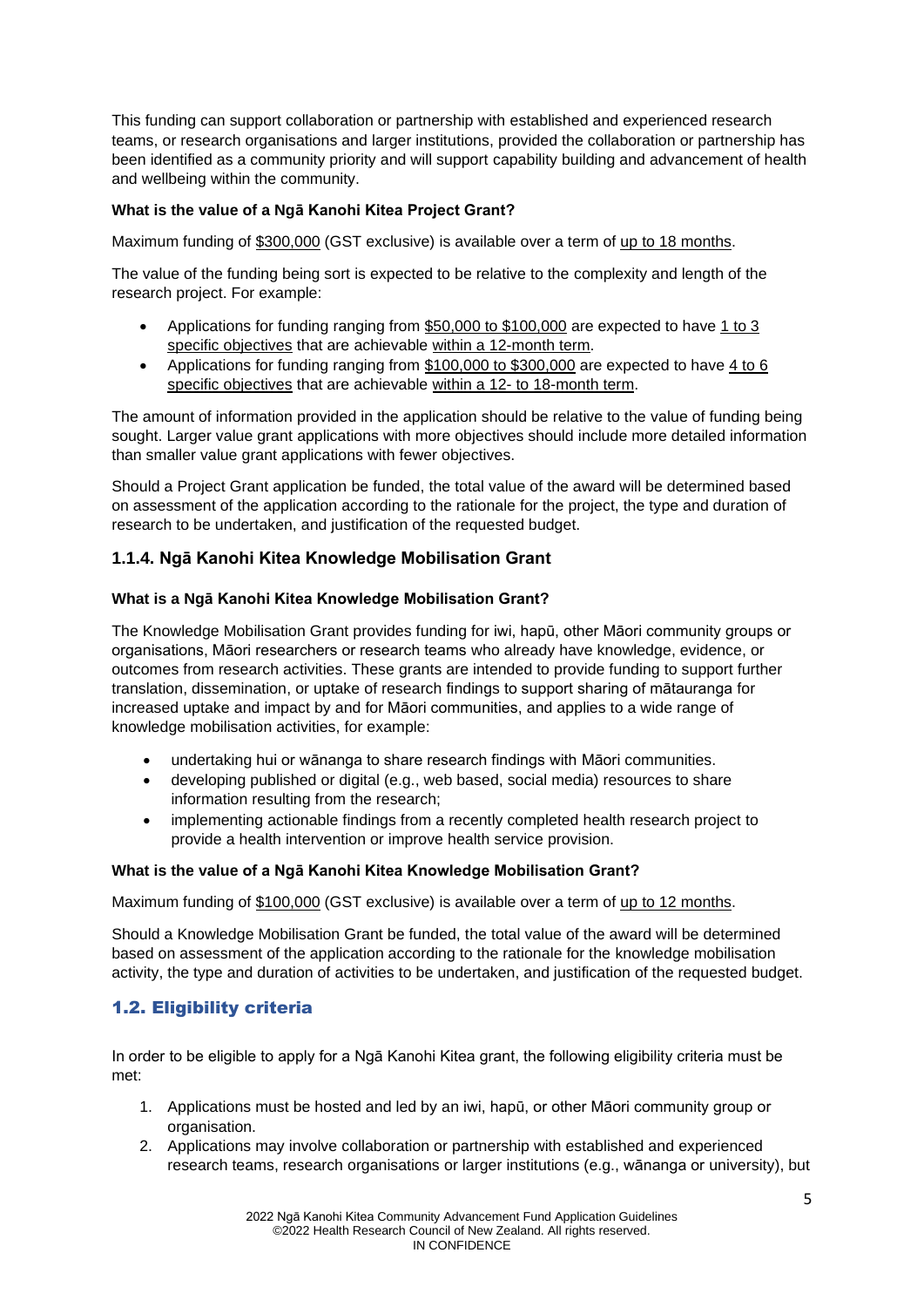the research or training activity must be clearly driven by the needs and priorities of the Māori community and support capability building and advancement of health and wellbeing within the Māori community.

- 3. The first named investigator must be Māori, and it is expected that the team include strong Māori leadership and representation.
- 4. Applicants may apply for multiple grants in one funding round, including different grant types relating to a specific community-identified health and wellbeing priority (provided that each grant is for a distinct activity).
- 5. Applicants may apply for consecutive grants across multiple funding rounds for training and research activities relating to a specific community-identified health and wellbeing priority (provided that each grant builds on the outcomes of previous training and research activities and does not repeat activities that were funded in previous successful grants).
- 6. Host organisations must be legally established entities based in Aotearoa New Zealand.
- 7. Aotearoa New Zealand must be the principal domicile<sup>3</sup> and principal place of employment for the First Named Investigator. By submitting an application, the host is satisfied that this has been met.

# <span id="page-5-0"></span>1.3. Key dates

For the 2022 Ngā Kanohi Kitea Funding Round, the application and assessment process and key dates are the same for each of the four different grant types. Please note key dates below and refer to section 1.4 for further details about the application process.

| 7 June 2022, 8am        | Applications open on HRC Gateway                                |  |
|-------------------------|-----------------------------------------------------------------|--|
| 15 July 2022, 1pm       | Applications close on HRC Gateway                               |  |
| August - September 2022 | Assessment of applications by Nga Kanohi Kitea assessment panel |  |
| 4 October 2022          | Notification of outcomes                                        |  |
| November 2022           | Contracts begin                                                 |  |

# <span id="page-5-1"></span>1.4. Application process overview

# **1.4.1. Application**

The application process involves completing and submitting the **2022 Ngā Kanohi Kitea Grant Application Form**.

Full details on the application process are provided in Section 3.

#### **1.4.2. The Ngā Kanohi Kitea Assessment Panel**

All eligible Ngā Kanohi Kitea grant applications will be assessed by the Ngā Kanohi Kitea Assessment Panel (Panel). The Panel is made up of a core membership that will sit on the panel for a term of 3 years. Additional panel members will be co-opted on a round-by-round basis to maintain an appropriate level of expertise and alleviate potential conflicts of interests. The Panel membership will be entirely Māori, and will include a broad range expertise across health, research, tikanga, mātauranga Māori, and kaupapa Māori research.

<sup>&</sup>lt;sup>3</sup> Principal domicile means the holding of New Zealand citizenship, or a residence class visa under the Immigration Act 2009, and either be domiciled or residing in New Zealand with the intention of residing here indefinitely, having done so for the immediately preceding 12 months. According to Section 4 of the Immigration Act, "residence class visa" means a permanent resident visa or a resident visa.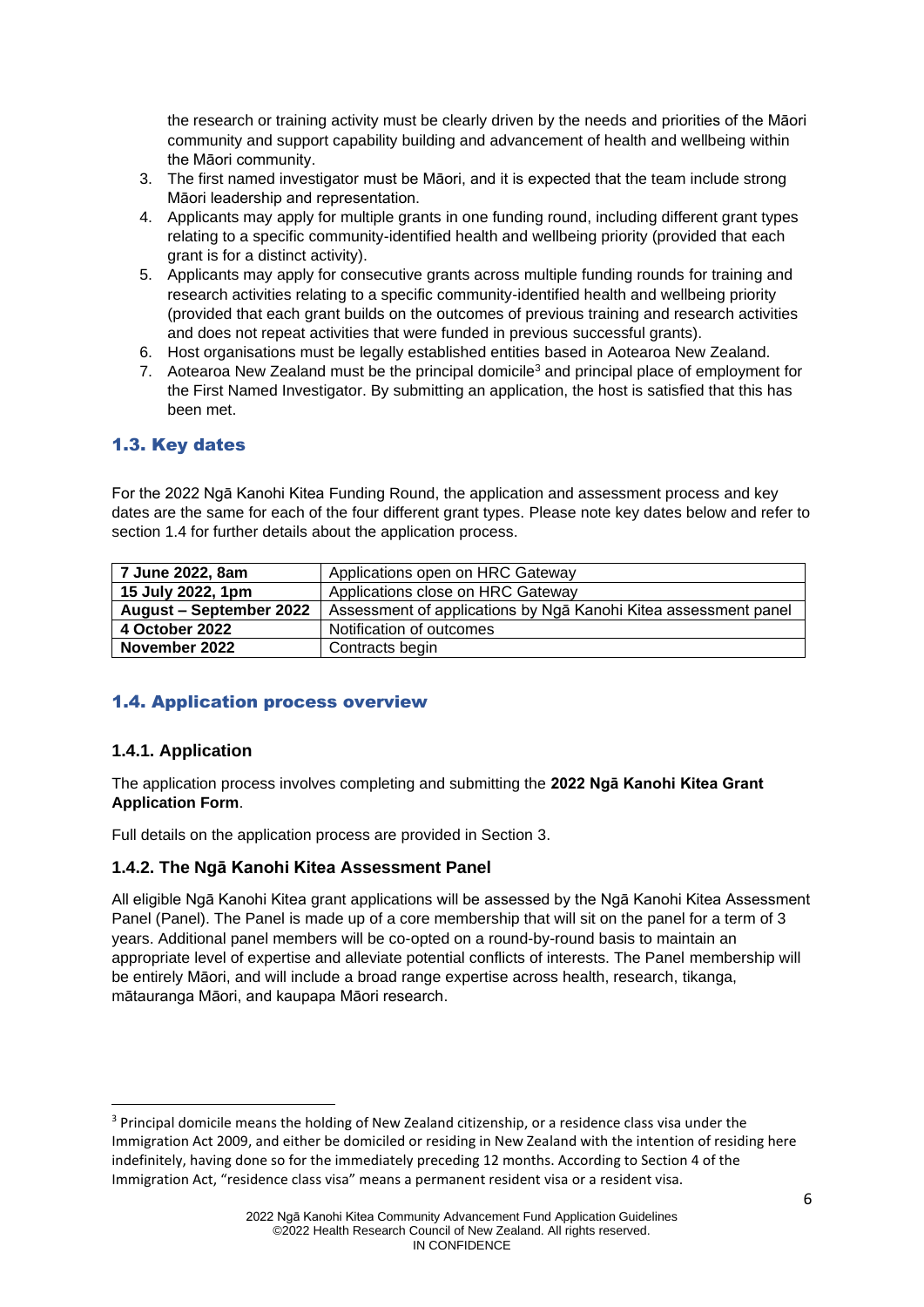# <span id="page-6-0"></span>1.5. Assessment process

The following steps will be undertaken to assess Ngā Kanohi Kitea grant applications:

## **1.5.1. Pre-meeting triage process (if required)**

Depending on the number of applications received, a triage process may be utilised prior to the panel meeting to determine which applications will be discussed in full at the panel meeting. If utilised, this process will involve the following:

- Panel members score applications in advance of the meeting using the assessment criteria outlined in Section 1.6.
- These scores will be used to produce a list of applications, for each different grant type, ranked by total average score.
- As confirmed by the Co-Chairs/Panel, the lowest-ranked applications for each grant type will be triaged and not proceed to the next stages of the assessment process.

## **1.5.2. Panel assessment meeting**

The panel will meet to discuss and score applications, based on the assessment criteria provided in Section 1.6. This process will involve the following:

- Each panel member will independently and confidentially score applications against each of the assessment criteria.
- Panel member scores will be averaged and totalled to provide a total average score for each application.
- A ranked list of proposals for each different grant type will be compiled and presented to the panel for their consideration.
- Based on their discussion and the total average score for each proposal, the panel will determine which applications for each grant type are fundable. The panel is also able to recommend proposals for conditional funding, contingent on applicants addressing specific feedback and/or conditions being met.
- Taking into consideration the available budget for investment and the spread of fundable applications across each of the different grant types, the panel will make a recommendation to the HRC as to which applications should be funded.
- All funding recommendations from the panel will be provided to the Health Research Council for consideration and approval.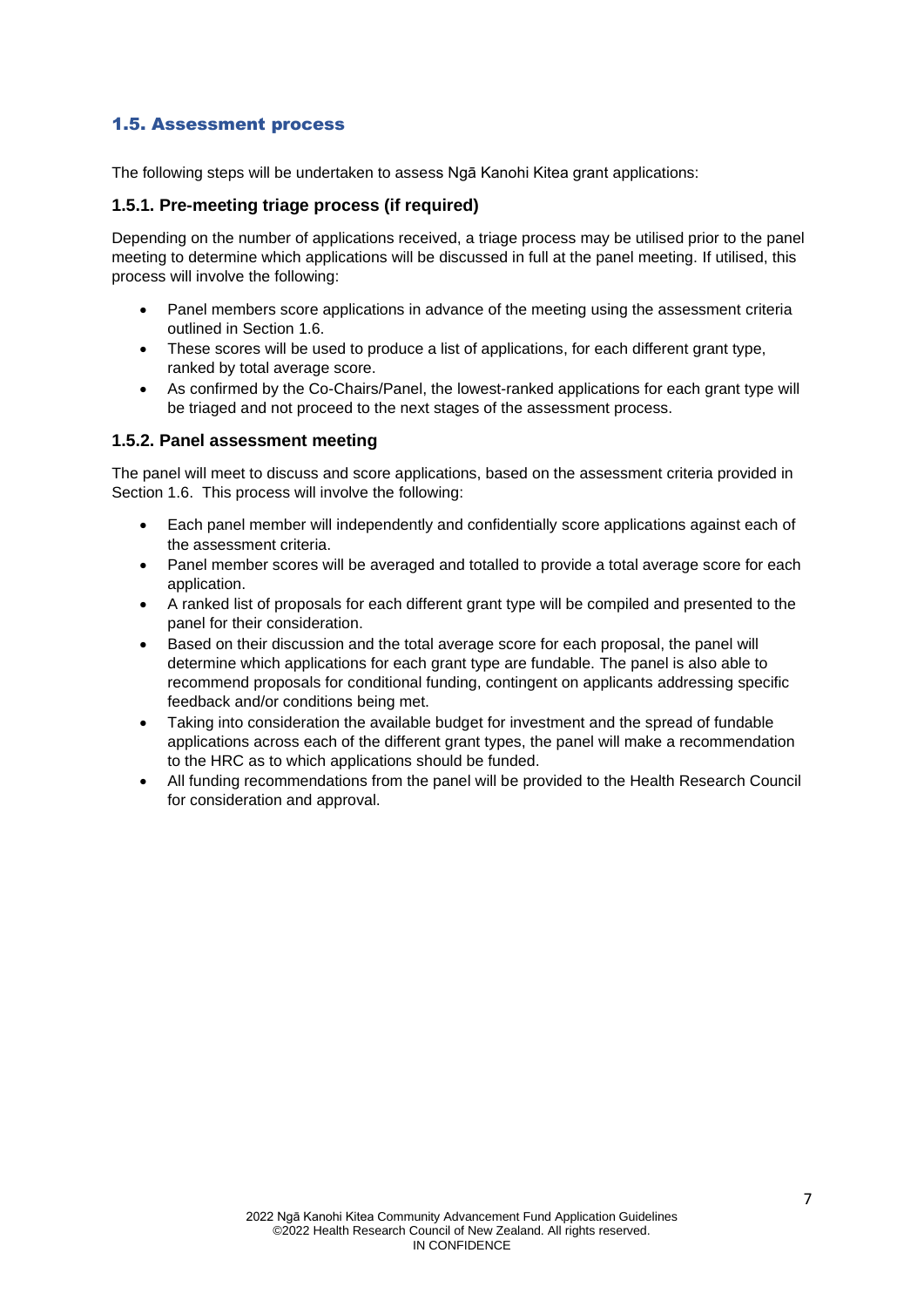# <span id="page-7-0"></span>1.6. Assessment criteria

The panel will assess each Ngā Kanohi Kitea grant application against the following criteria, using a 7-point scale for each criterion. The total maximum score is 28, though each criterion is weighted according to relative importance to the intent of the fund.

| <b>Assessment criteria</b>                                                                                                                                                                                                       | Percentage<br>weighting | <b>Points</b>  |
|----------------------------------------------------------------------------------------------------------------------------------------------------------------------------------------------------------------------------------|-------------------------|----------------|
| Fit with investment objectives                                                                                                                                                                                                   | 20%                     | $\overline{7}$ |
| Relevant section of the application form is Rationale.                                                                                                                                                                           |                         |                |
| To what extent does the community-led Hauora/oranga research<br>activity(s) or capability building activity(s) align with the intent of the<br>Fund?                                                                             |                         |                |
| (e.g., proposed initiative is rooted in community mana motuhake,<br>enhancing health research skills, elevating community health<br>related mātauranga, undertaking research embedding mātauranga<br>back into the community).   |                         |                |
| <b>Strength of proposal</b>                                                                                                                                                                                                      | 30%                     | $\overline{7}$ |
| Relevant sections of the application form are Proposed activity and<br>Team.                                                                                                                                                     |                         |                |
| What is the likelihood that the proposed outputs of the community-<br>led Hauora/oranga research or capability building initiative will be<br>achieved?                                                                          |                         |                |
| (e.g., appropriate placement and supervisor, safe design and<br>methods, development plan for individual is feasible, well-<br>developed plan for mātauranga dissemination).                                                     |                         |                |
| <b>Benefit for the community</b>                                                                                                                                                                                                 | 20%                     | $\overline{7}$ |
| Relevant section of the application form is Benefit for the<br>community.                                                                                                                                                        |                         |                |
| Has the community proposal made a commitment to positive<br>Hauora/oranga within the community?                                                                                                                                  |                         |                |
| (e.g., the proposed initiative will lead to improved Hauora/oranga<br>outcomes in the community, health equity, mana motuhake, clear<br>line of sight to positive outcomes).                                                     |                         |                |
| Vision Mātauranga Capability Fund impact                                                                                                                                                                                         | 30%                     | $\overline{7}$ |
| Relevant section of the application form is Capability development.                                                                                                                                                              |                         |                |
| How will the community proposal enhance health research<br>competencies relevant to undertaking and leading Hauora/oranga<br>research?                                                                                           |                         |                |
| (e.g., development of longer-term skills, community-led career<br>paths, further career development opportunities, proposed course<br>will be beneficial to support community research Kaupapa or<br>capability building goals). |                         |                |
| <b>Total</b>                                                                                                                                                                                                                     | 100                     | 28             |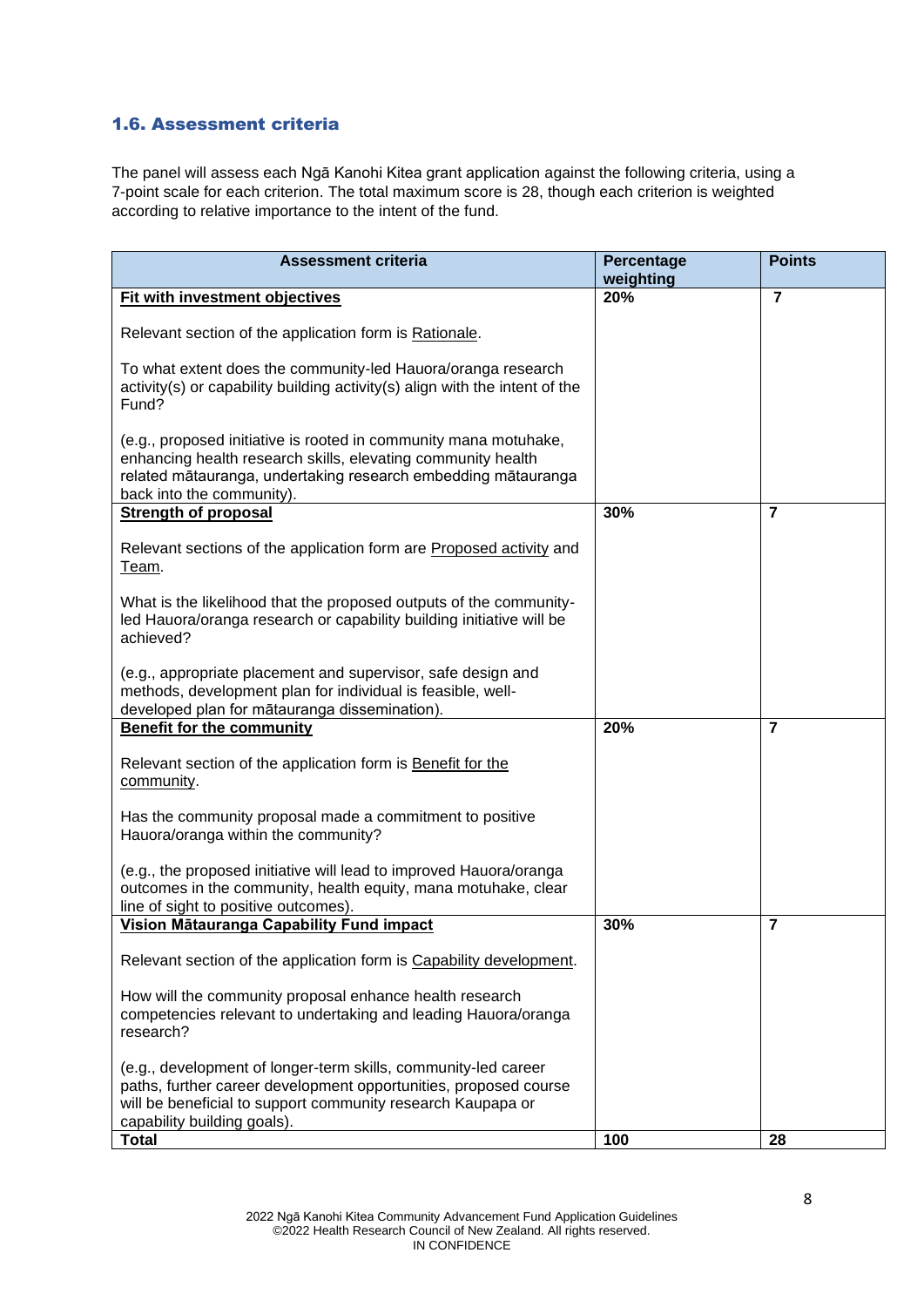| <b>Score</b> | <b>Criteria descriptor</b> |
|--------------|----------------------------|
| 7            | Exceptional                |
| 6            | Excellent                  |
| 5            | Very good                  |
| 4            | Good                       |
| 3            | Adequate                   |
| 2            | Unsatisfactory             |
|              | ۱O٢                        |

# <span id="page-8-0"></span>1.7. Contracting and reporting

If a grant application is successful, the HRC will issue a contract for the purposes of the administering the funding and reporting expectations.

- The standard HRC research contract will be used for this grant.
- For new host organisations, due diligence may be undertaken prior to contracting.
- There is an option for the HRC to enter into a conditional funding offer process with applicants. This option provides an opportunity for applications to progress to being funded, contingent on specific feedback and/or conditions being met. This process would involve HRC providing additional targeted feedback from the panel, followed by an opportunity for the host organisation to respond. The response will be considered by the HRC, panel chairs, and additional expertise as required (this may be an iterative process).
- Successful applicants must start the grant by November 2022, unless otherwise agreed with the HRC.
- All recipients of a Ngā Kanohi Kitea grant are required to submit regular progress reports and/or an end of contract report to the HRC, outlining progress against their contracted objectives and milestones. The number and frequency of required reports may vary by grant type and in response to guidance from the panel. The reports will be submitted on HRC Gateway and follow a standard format for HRC research contract progress reports.
- The HRC may also liaise with grant recipients informally during the course of the contract (e.g., by phone).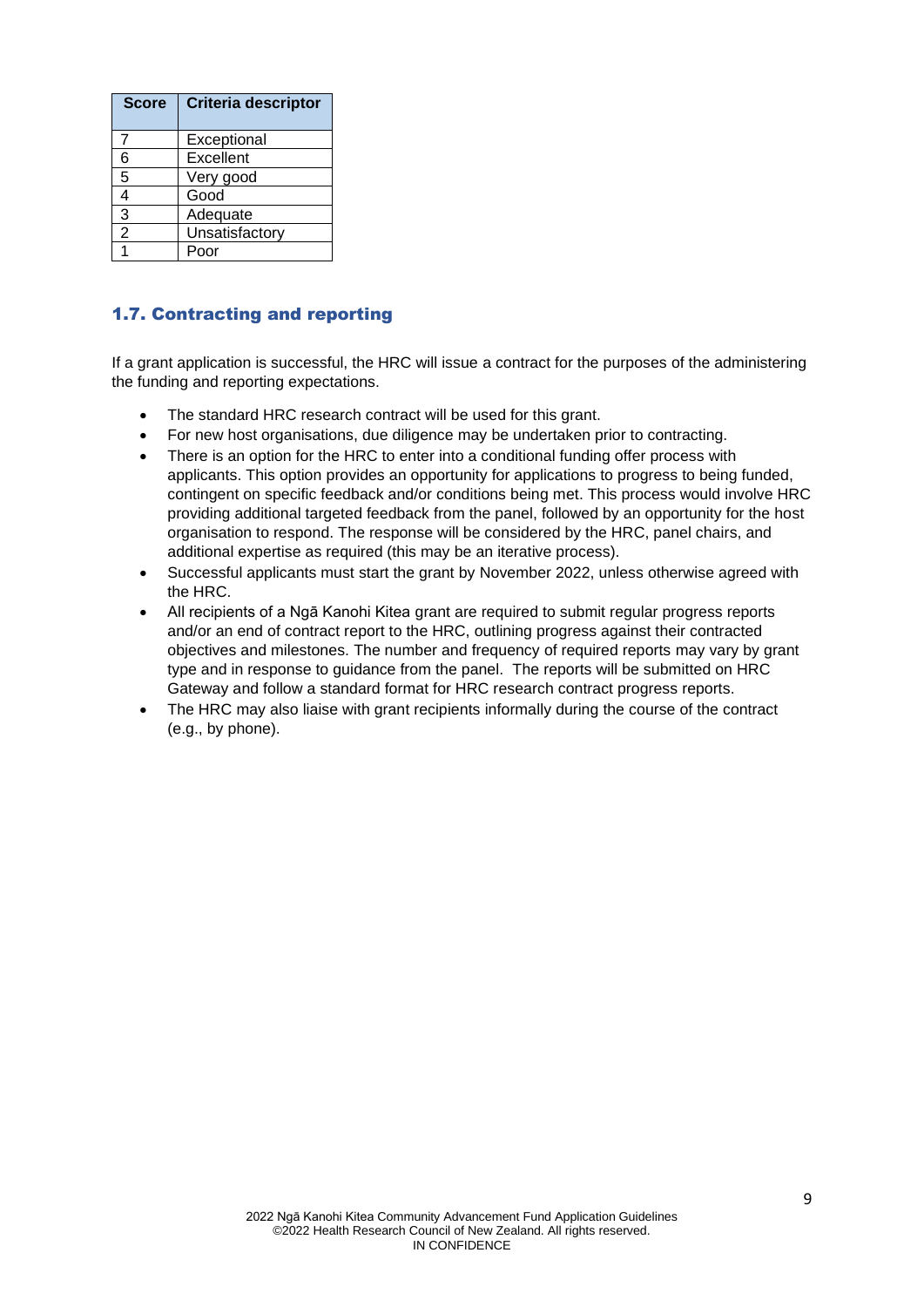# <span id="page-9-0"></span>2. General information for submitting a Ngā Kanohi Kitea grant application

This section sets out general information for those seeking to apply for a Ngā Kanohi Kitea grant.

The information provided in this section includes:

- instructions for using HRC Gateway to submit an application
- formatting requirements for applications
- guidance about the privacy of application content
- contact information if you need assistance with your application.

Applicants must follow the instructions set out in this section.

# <span id="page-9-1"></span>2.1. Preparation

# **2.1.1. Creating an HRC Gateway user account**

You will need an HRC Gateway account to apply. You may use your existing account or create a new one if you do not have one, via the following URL: [https://gateway.hrc.govt.nz.](https://gateway.hrc.govt.nz/)

Please note that all individuals named on the proposed team must have an HRC Gateway user account so that their details can be included in the online form. Individual HRC Gateway accounts must be updated annually.

## **2.1.2. Prior to submission**

Before applying, you should read:

- the 2022 Ngā Kanohi Kitea Grant Application Guidelines (this document)
- the 2022 Ngā Kanohi Kitea Grant Application Form

*(Additional documentation)*

- **[HRC Research Ethics Guidelines](https://hrc.govt.nz/sites/default/files/2021-04/HRC%20Research%20Ethics%20Guidelines-%20April%202021_1.pdf)**
- [Guidelines for Researchers on Health Research Involving Māori](https://www.hrc.govt.nz/sites/default/files/2019-06/Resource%20Library%20PDF%20-%20Guidelines%20for%20Reseasrchers%20on%20Health%20Research%20involving%20Maori%20.pdf)

The regularly updated reference documents and forms are on HRC Gateway.

#### **2.1.3. Host organisation**

New host organisations that have not previously been funded by the HRC will be required to provide due diligence information before a contract can be offered. Please contact the HRC for further information. The host organisation is the institution or organisation that will be responsible for administering an awarded contract.

# **2.1.4. Overdue HRC reports**

You will not be able to submit a new application in HRC Gateway as first named investigator if you have an overdue progress or end of contract report for a previous contract due in HRC Gateway.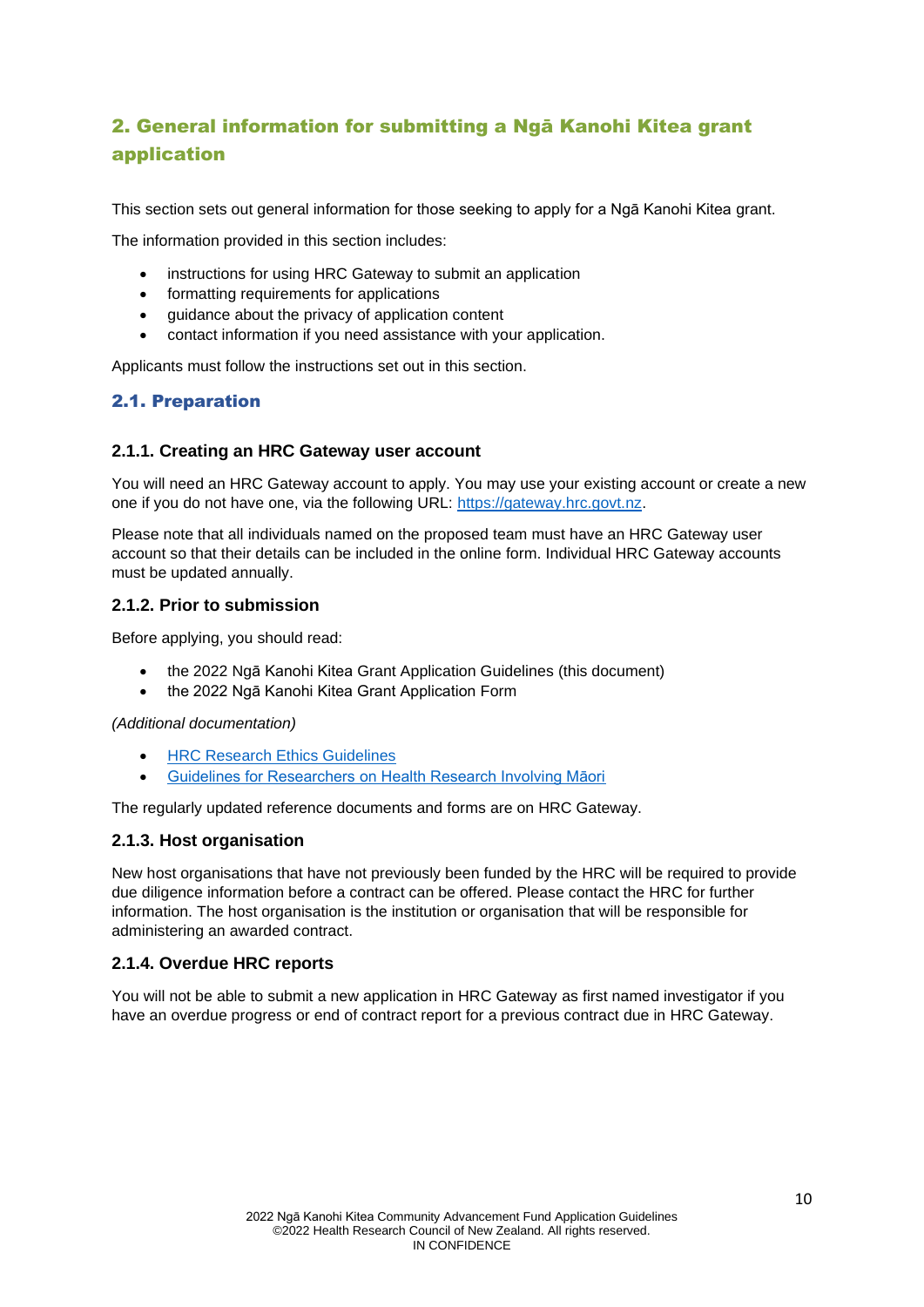# <span id="page-10-0"></span>2.2. Application formatting

# **2.2.1. General formatting**

Use the 2022 Ngā Kanohi Kitea Grant Application Form as it contains special features specific to this grant type.

Proposals must be written in a clear, concise manner with sufficient detail to enable the reviewers to understand the scope and implications of the proposal.

Applications must be written in either English or Te Reo Māori; if in Te Reo Māori, a translation in English must also be provided (any translation will not be included in the page limit).

When completing the application form you must:

- Use Arial 10-point type font or larger
- Use default margins
- Use single line spacing
- Not exceed any page limits

#### **2.2.2. Compliance**

The HRC will not process any application that does not use the correct HRC application form, meet eligibility requirements, or comply with stated page limits and font sizes/styles. This may result in withdrawal of the application.

# <span id="page-10-1"></span>2.3. Copies of applications required

#### **2.3.1. Electronic copy**

Applications must be submitted through HRC Gateway.

Submit the relevant form as a PDF file created by using the PDF function in Microsoft Word or another PDF generator. Ensure that the PDF version meets page limits, and that graphics and tables are converted correctly from the Word version.

HRC Gateway will allocate file names to all uploaded documents.

**Note:** You are no longer required to submit paper copies of applications to the HRC.

#### Important

For applicants from host organisations that have dedicated Research Offices, the application will be submitted to the host Research Office when you upload the files through HRC Gateway. The application will be forwarded to the HRC after host Research Office approval. Always allow sufficient time before the HRC closing date for this approval step.

For applicants that are either independent or their host does not have a Research Office, applications are submitted directly to the HRC.

#### **2.3.2. Do not send files**

Do not send digital files directly to the HRC. If you are an independent researcher or research provider and require assistance with using HRC Gateway, please contact the HRC in the first instance.

#### **2.3.3. Incomplete applications**

Applications that are incomplete at the time that submissions close will be regarded as withdrawn.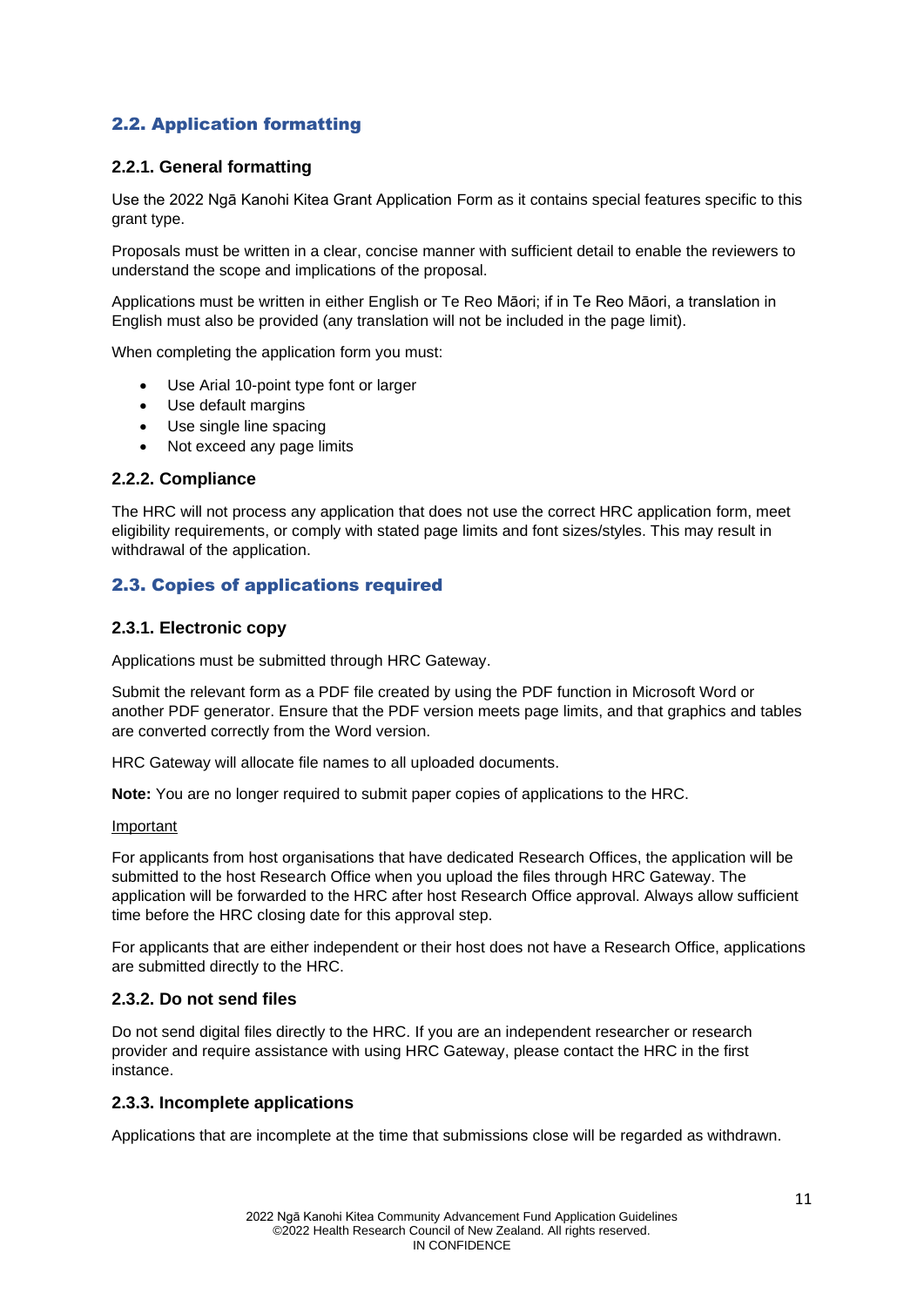# <span id="page-11-0"></span>2.4. Privacy provisions

## **2.4.1. Statistical and reporting purposes**

The information provided in an application will be used for assessing that application and, in a nonidentifiable form, some information will be used for HRC statistical and reporting purposes. The HRC undertakes to store all applications in a secure place, which may include the New Zealand Research Information System (NZRIS) curated by the Ministry of Business, Innovation and Employment with details provided by funders of the science sector.

## **2.4.2. Personal information**

Personal information contained in the application will be available to the HRC staff and those involved in the assessment of the Ngā Kanohi Kitea grant applications.

## **2.4.3. Media release**

The HRC publishes details of research contracts including named individuals, host organisation, research title, lay summary and funding awarded for public interest purposes and to meet statutory requirements of the *Health Research Council Act 1990*.

## **2.4.4. Official Information Act**

*Official Information Act* requests for information about an application or research contract will be discussed with the host organisation and first named investigator before responding to the request. Where appropriate, the request may be transferred to the host organisation.

# <span id="page-11-1"></span>2.5. Enquiries

All enquiries related to HRC applications should be directed in the first instance to the Research Office of the applicant's host organisation.

Where the Research Office cannot assist, a host organisation does not have a Research Office, or for technical enquiries relating to an application, please contact the HRC:

| <b>Contact</b>        | <b>Telephone</b> | <b>Email</b>               |
|-----------------------|------------------|----------------------------|
| Le-Shan Pomana-Wesley | $(09)$ 303 5205  | lpomana-wesley@hrc.govt.nz |
| Stacev Pene           | $(09)$ 303 5225  | spene@hrc.govt.nz          |

HRC Gateway will show the status of any proposal. Please do not contact the HRC for application status.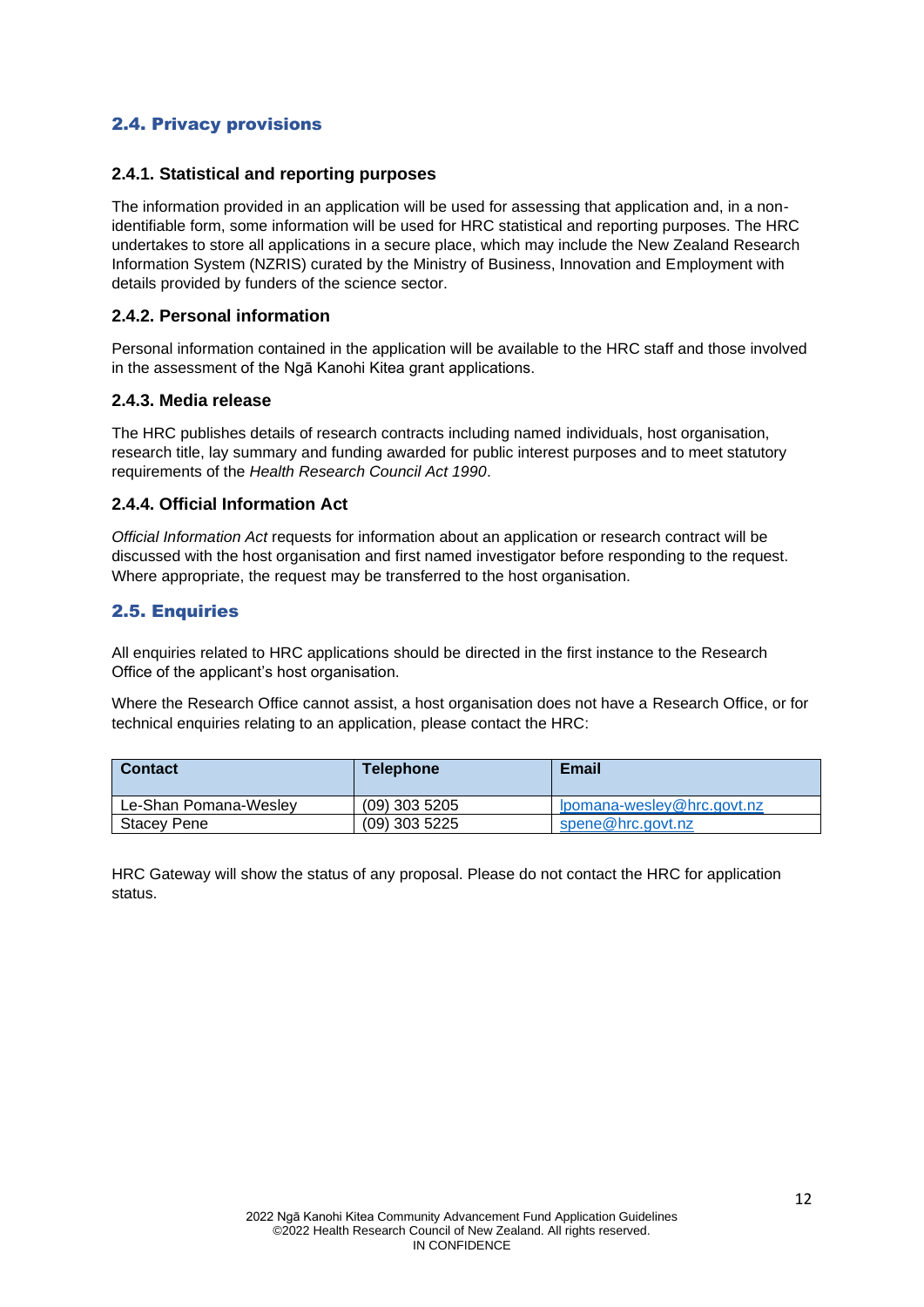# <span id="page-12-0"></span>3. Completing your Ngā Kanohi Kitea grant application

This section sets out instructions for completing your application for a Ngā Kanohi Kitea grant, which requires applicants to complete some details in HRC Gateway and the remaining details in a Microsoft Word form.

It includes prompts for providing certain information in your application that will be used to assess your application during the assessment process outlined in Section 1.5.

A Ngā Kanohi Kitea grant application consists of 5 modules. The following sections relate to Section 1A of Module 1, which forms the first part of the application and is completed on HRC Gateway.

**Note:** If you intend on applying for multiple grant types, you will need to complete these steps separately for each individual grant application.

# <span id="page-12-1"></span>3.1. Host organisation and application title

Start the application process by clicking on the 'Apply now' button on the 2022 Ngā Kanohi Kitea Grant information page on HRC Gateway. The 'Apply now' button will only appear when the application submission period is open. Clicking on the 'Apply now' button will open a dropdown list where you will need to select the type of grant you are applying for.

Once you have selected the type of grant you are applying for, you will need to select a host organisation (there will also be options to select a specific Research Office and Research Office contact if applicable) and enter a research title.

## **3.1.1. Host organisation**

The host organisation is the institution or organisation that will be responsible for administering any contract awarded.

Select the relevant 'Host organisation' from the drop-down list (this shows host organisations currently recognised by the HRC). If applicable, a specific Research Office and Research Office contact will be able to be selected.

**Note:** If your host organisation does not appear in the drop-down list, please tick the check box 'My host organisation is not in the list'. A field 'Host organisation details' will appear in the next section, and the name of the host organisation should be entered here.

If the host organisation has a Research Office with more than one staff member, please select the contact in the Research Office who will most likely be handling the application, or who will be the principal contact.

If the host organisation has more than one Research Office, please select which Research Office will be handling the application.

#### **3.1.2. Research title**

The research title should be succinct and clearly describe the proposed work. The title must not exceed 80 characters, including spaces and punctuation. Do not use all uppercase type.

# <span id="page-12-2"></span>3.2. Additional application information

# **3.2.1. Research location(s)**

This is the specific department(s), organisation, region or rohe where most of the proposed activities will be undertaken (e.g., Whakatāne, Bay of Plenty).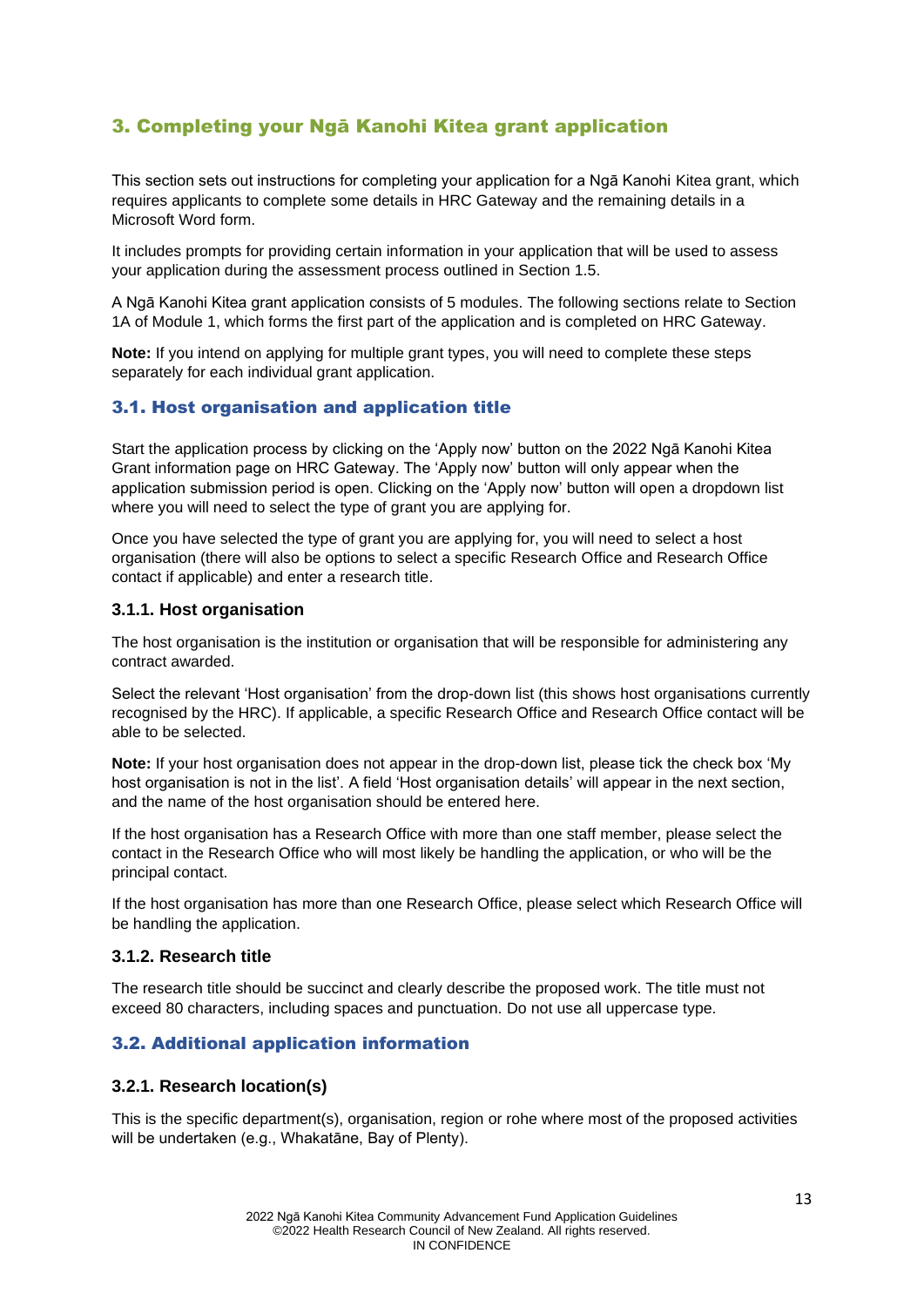# **3.2.2. Discipline**

Select from the drop-down list. This should be the type of research or health field that the application represents.

# **3.2.3. Duration**

Enter the proposed term of the activities (months).

# **3.2.4. Type of research**

Select from the drop-down list what you consider to be the most appropriate term for broadly describing the proposed activities.

# **3.2.5. Commencement date**

Enter the date that you intend to start the proposed activities.

# **3.2.6. Lay summary**

The lay summary is important. The lay summary should be a statement of not more than 150 words that should be readily understood by members of the public. It should summarise the purpose of the proposed activities, planned work programme and research methods, as well as the potential benefits or outcomes that could arise as a result of the HRC supporting your application. This information will be used to inform Council in the final approval process if the application is recommended for funding and will also be publicised through the HRC's communication channels (e.g., website).

# **3.2.7. Support personnel**

Support personnel are additional HRC Gateway users who can view and edit the application on HRC Gateway and are not named investigators or team members.

# <span id="page-13-0"></span>3.3. First named investigator and named investigators

Click on the 'Update' button to enter details for the following fields.

# **3.3.1. First named investigator**

Some of this information will be automatically populated from the first named investigator's profile in HRC Gateway (e.g., organisation and department). If the profile is not current, details must be updated. The details listed on the application will be automatically refreshed after the profile is updated. Click on the 'Update' button to enter and update the information requested.

The first named investigator will be considered the first point of contract during the application and assessment process and will be understood to be acting for, and in concurrence with, the other named investigators. All correspondence for the application will be addressed to this person and the host. Once an application is created, the first named investigator cannot be changed.

Information on ethnicity, gender, and whether the first named investigator is a clinician (and is practising) is used for HRC information purposes only. Please note that ethnicity, iwi, clinician, or practising clinician are not required to be entered as these details will automatically populate from the individual person profile.

# **3.3.2. Named investigators**

Named investigators include any team members included in the proposed activity, listed in the budget section, or working on any aspects of the proposed activity or research. It is at the applicant's discretion who they include as a named investigator, though it is expected that individuals who have significant roles in the activity are listed as named investigators.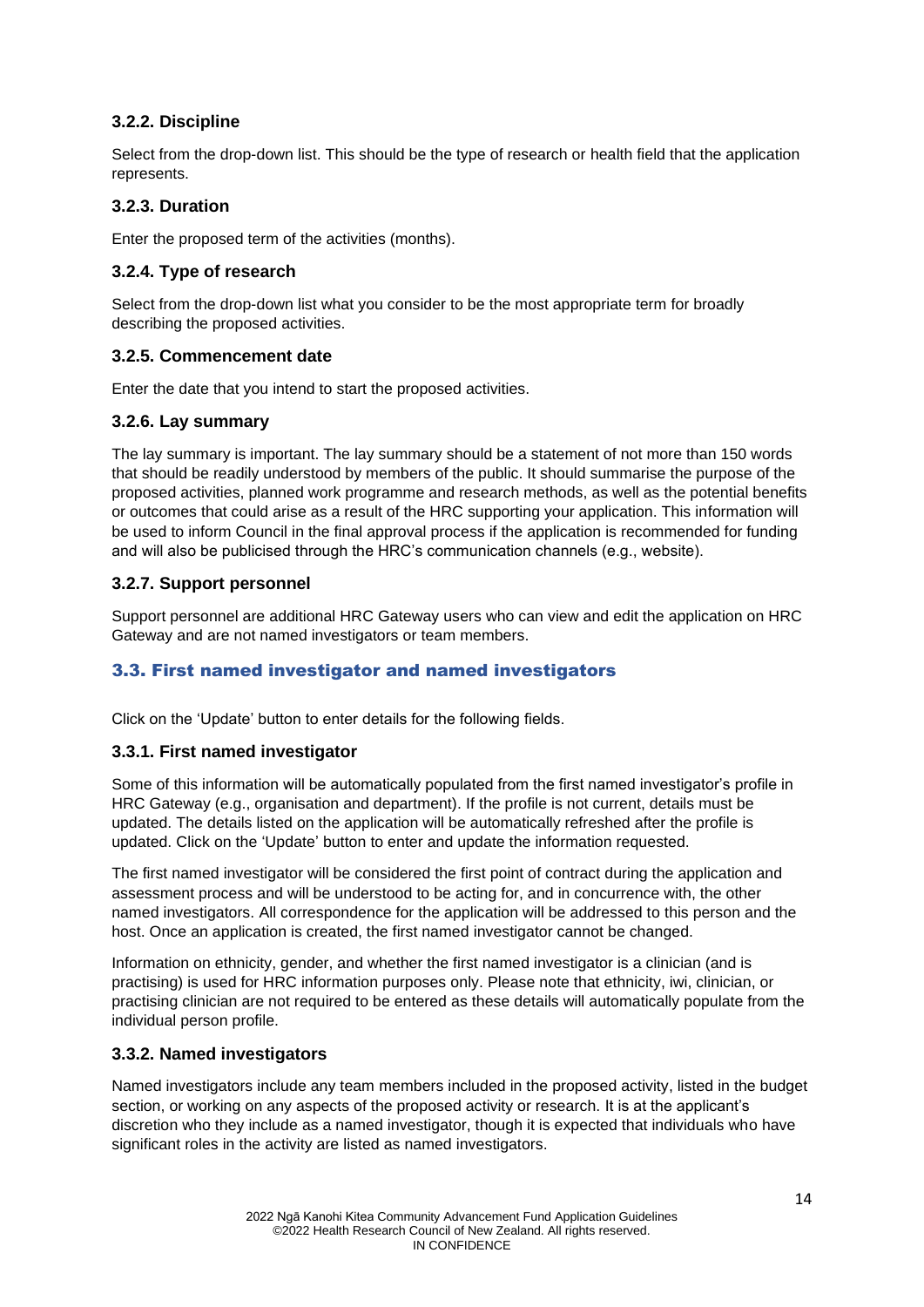All named investigators must be registered users of HRC Gateway before they can be added to the application. User profiles must be updated by each named investigator before applying so that the current details are in the application. Click on the 'Update' button to enter additional information as requested. All named investigators on successful applications may be cited by the HRC in its various communication channels.

Role in project should include brief information on the role each named investigator will undertake in the proposed activities (1-2 sentences maximum).

Information on ethnicity, gender and whether the named investigator is a clinician (and is practicing) is used for HRC information purposes only. Please note that ethnicity, iwi, clinician, or practising clinician are not required to be entered as these details will automatically populate from the individual person profile. Each named investigator will need to sign-in to HRC Gateway and check and update their details before the application is submitted.

You may wish to designate an iwi, hapū, or other Māori organisation conducting the activity that needs to be acknowledged in their own right as investigators on the application.

# <span id="page-14-0"></span>3.4. Completing Module 1, Section 1A: General information

Section 1A of Module 1 is completed on HRC Gateway, and most information will have been entered in the previous steps.

Update Module 1 in HRC Gateway to include the following additional information.

## **3.4.1. First named investigator**

Most information for the first named investigator will have been completed in the previous steps, and some fields may not be able to be edited or updated.

At this stage, a defined FTE value must be entered for the first named investigator. The FTE value should match that entered into the 'Key personnel' section of the 'Budget details' table in Section 4A of the application form.

# **3.4.2. Named investigators**

A defined FTE value must be entered for each named investigator. The FTE value should match that entered into the 'Key personnel' section of the 'Budget details' table in Section 4A of the application form.

# **3.4.3. Objectives and milestones**

Objectives and milestones are entered on HRC Gateway and will be included in an awarded research contract and used for contract reporting templates. This section is inserted immediately after the list of named investigators in the final system-generated PDF.

Poorly described objectives and milestones can affect application scoring, or result in delayed processing of an application, or requests for further information at the contracting stage.

#### **Objectives**

Briefly describe the intended deliverables of your application. Objectives should be clear and measurable to allow evaluation of research performance of an awarded contract.

**Note:** The HRC recommends a minimum of three objectives, with sufficient standalone operational detail and scientific information included to be able to inform progress assessment in subsequent years. There is no limit to the number of objectives and milestones.

Milestones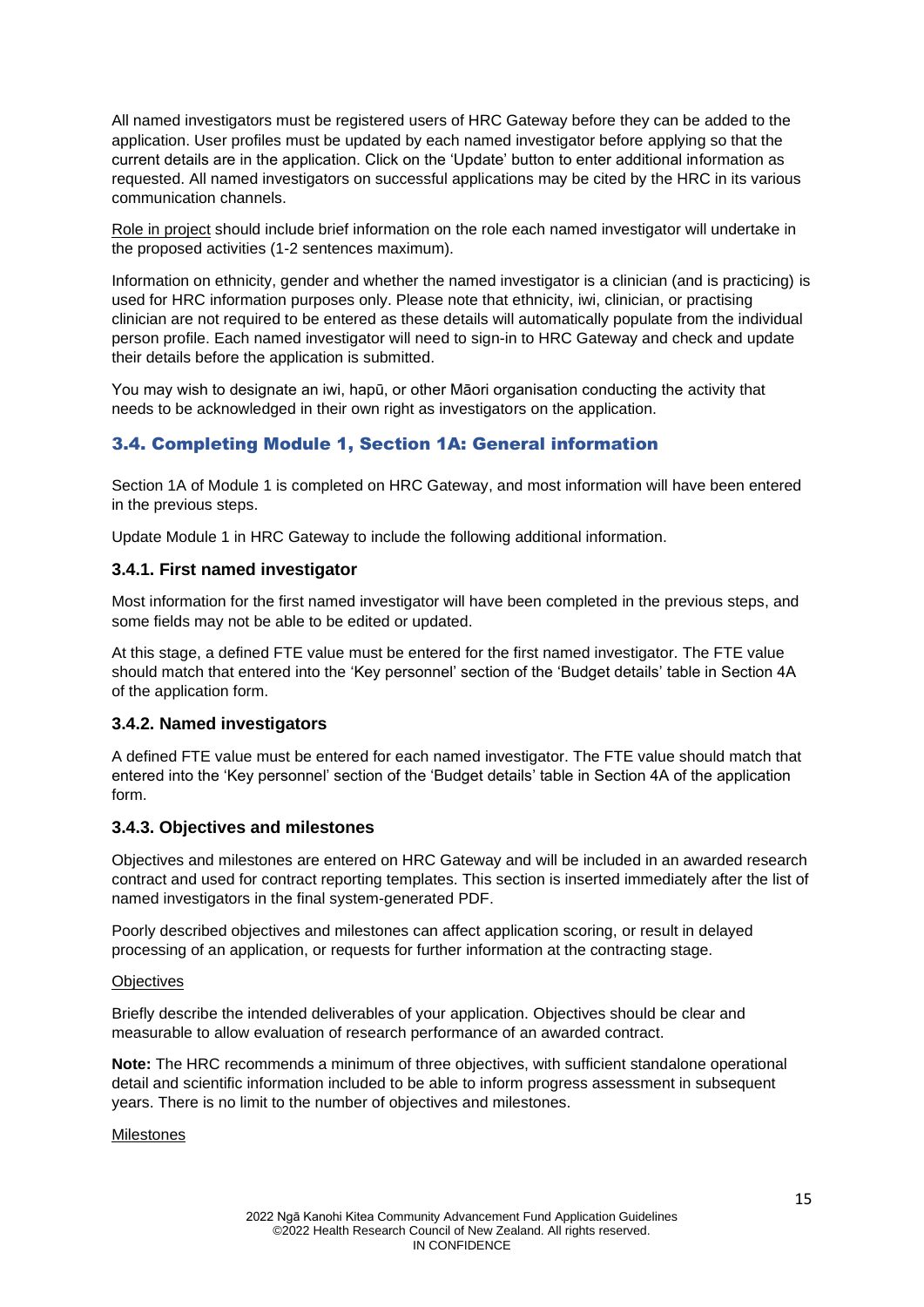Provide key milestones that you aim to achieve. Each milestone must relate to one or more of the objectives.

Remember that any contract will be monitored, and progress measured against the objectives and milestones provided in this proposal.

For contract monitoring and HRC accountability reporting, if the proposed activities require ethical consent, this should be identified as a milestone.

## <span id="page-15-0"></span>3.5. About the application form

The 2022 Ngā Kanohi Kitea Grant Application Form is a Microsoft Word form that contains a cover sheet, Section 1B of Module 1, Module 2, Module 3, and Module 4. Support documents for Section 4D of Module 4 are uploaded to HRC Gateway separately. Module 5 is the research classification that must be completed online.

This form must be downloaded and completed by applicants before being uploaded to HRC Gateway as a PDF file. The complete application with Modules (including Section 1A of Module 1 completed as part of the initial application steps and Module 5 completed in HRC Gateway) will be generated by HRC Gateway for downloading and printing.

# <span id="page-15-1"></span>3.6. Completing the application form

The application form is compatible with Windows PC and MAC computers. The form has default formatting that conforms to the HRC's requirements. Figures and tables are best pasted in from a separate draft document instead of created directly in the form.

Remember:

- Enter information only in the indicated form fields.
- Do not reformat Module and Section headings.
- Use the original HRC application form template. Do not copy and paste in a new document as this can drastically change fonts and remove other features required for HRC processes.
- Input HRC Ref ID# and first named investigator surname on the coversheet.
- Provide information to satisfy the following sections in the form.

#### <span id="page-15-2"></span>**3.6.1. Module 1, Section 1B: General information**

#### **Grant type**

Indicate the type of funding you are applying for.

#### **Iwi affiliation**

If the proposed activity is being undertaken for specific iwi and/or hapū, list these in the relevant text boxes.

#### **Host organisation, community, and partners**

Provide information about the proposed host organisation, including their general purpose or function. Include details about the governance structure of the organisation.

Describe how the host organisation is representative of, or connected to, iwi, hapū, or community. If the host organisation is working in partnership with iwi, hapū, or community, describe how this partnership was established. Provide details of any other partner organisations that are participating in the proposed activity.

Briefly indicate what types of support the host organisation and partner(s) can provide to the team to support the proposed activities, including provision of information, resources, or personnel.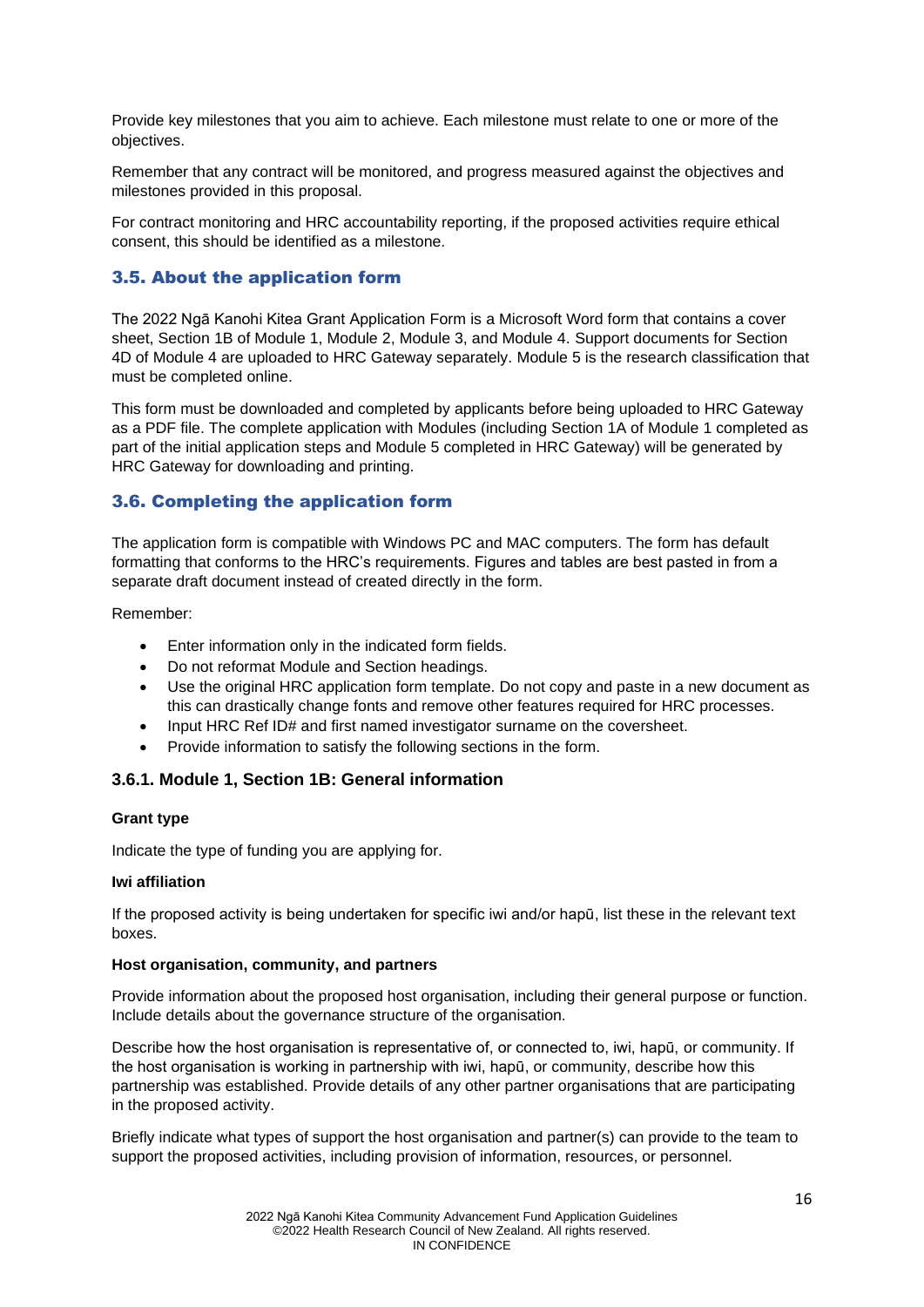# <span id="page-16-0"></span>**3.6.2. Module 2: Proposal**

The page limit for this Module depends on the grant type being applied for.

For a **Ngā Kanohi Kitea Project Grant** application, the **page limit is 6 pages** (excluding references).

#### For **Ngā Kanohi Kitea Development Grant**, **Ngā Kanohi Kitea Knowledge Mobilisation Grant**, and **Ngā Kanohi Kitea Training Grant** applications, the **page limit is 3 pages** (excluding references).

The section headings provided in the form must be used. Throughout your discussion, remember that your audience includes a panel of reviewers with a broad range of expertise. It is best to structure your discussion in a clear and logical fashion. Ideally, seek feedback on your application from others with experience applying for similar funding.

**Note:** Give consideration to the relative weighting of each assessment criterion when determining how much information to include for each of the sections in Module 2.

The use of graphics and tables is an efficient use of space (please ensure font type and size are easy to read). Ensure that the format of non-text content is compatible with PDF conversion software.

#### **Rationale**

**Note:** The Rationale section of Module 2 will be assessed using the first assessment criteria 'Fit with investment objectives' which is weighted at 20% of the total score.

Include information that you feel is important for the reader to understand why the proposed activity should be undertaken. If a specific health or hauora issue is to be addressed, outline what that issue is (e.g., water quality, asthma in children). Discuss why this activity is important to iwi, hapū, or community. Describe how iwi, hapū, or community identified that this was a health or hauora issue that was of importance to them, and how they decided that the proposed activity would help contribute to addressing an unmet need in the community.

#### **Proposed activity**

**Note:** The 'Proposed activity' **and** 'Team' sections of Module 2 will be assessed using the second assessment criteria 'Strength of proposal', which is weighted at 30% of the total score.

Outline the work programme you intend to carry out over the term of the proposed activity. Provide enough information for the reader to understand exactly what activities your grant will include.

Describe how the proposed activity will address the health or hauora issue identified in the rationale and include any specific aims or research questions the activity will address.

Include estimated timeframes for each stage of the proposed activity and provide a description of the actions to be completed within each stage.

If your proposed activity includes undertaking health research, provide information that addresses the following key questions:

- Who will be included as research participants in the study, and how will they be recruited?
- What type of data is needed to address the research aims and questions, and how will it be collected?
- How will the data be analysed and interpreted?
- How will the team manage the quality and safety of data collection and analysis?
- Are there any ethical issues that need to be considered? If so, how will these be managed?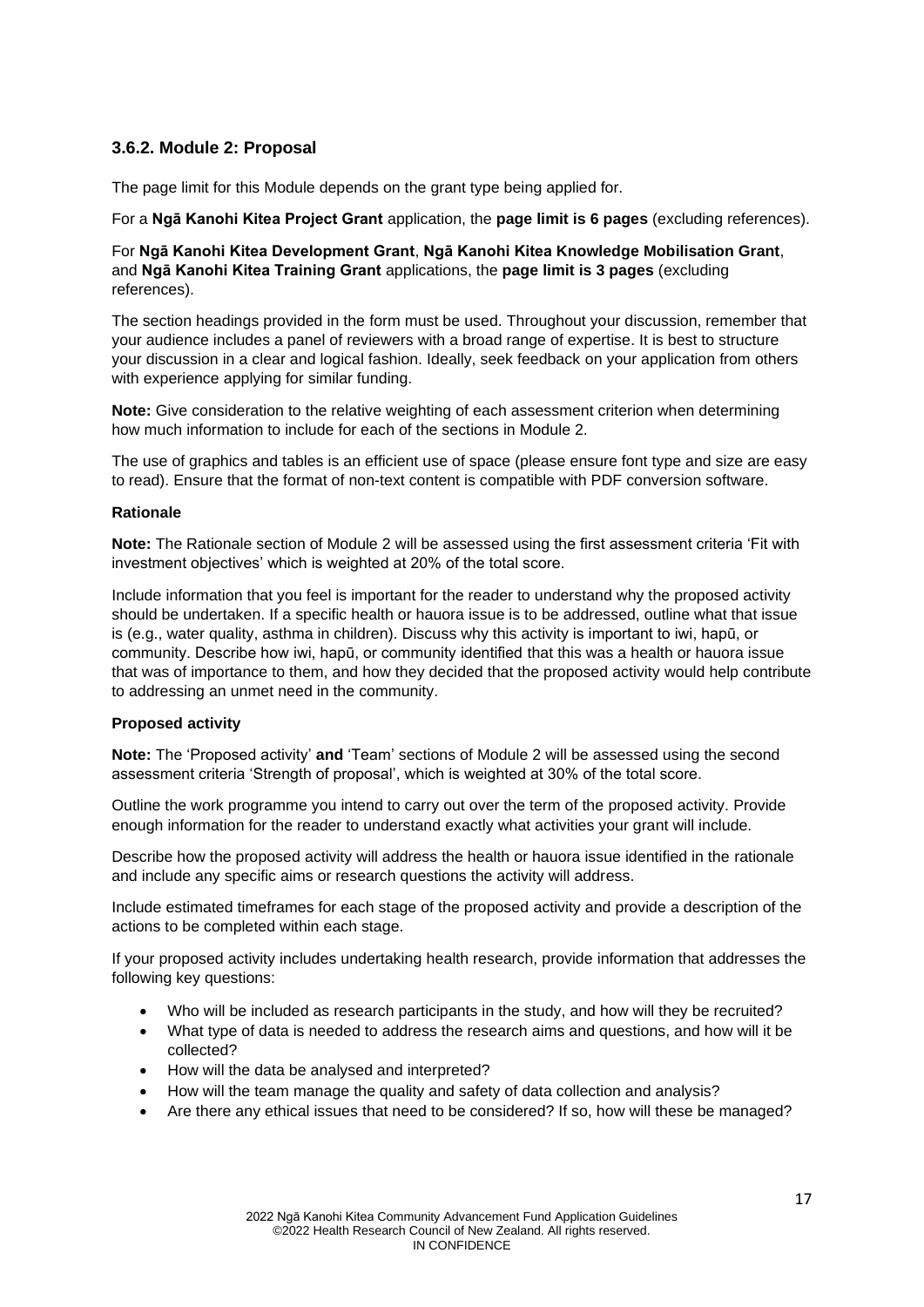#### **Team**

**Note:** The 'Proposed activity' **and** 'Team' sections of Module 2 will be assessed using the second assessment criteria 'Strength of proposal', which is weighted at 30% of the total score.

Detail the team members who will work on the proposed activity over the course of the contract term. This section should enable the reader to have a clear understanding of who will be involved and what their role will be in the activity.

List the members of the team who will contribute to the proposed activity. Provide a brief outline of their specific experience or expertise that is relevant to the activity outlined in the proposal. Describe their role within the team, specifically what tasks they will be undertaking throughout the activity.

**Note**: Keep the information provided in this section focused on an individual's expertise and experience as it relates to the activity being proposed. More detailed information about a team member's experience and expertise can be included in the CV included in Module 3.

#### **Benefit for the community**

**Note:** The 'Benefit for the community' section of Module 2 will be assessed using the third assessment criteria 'Benefit for the community', which is weighted at 20% of the overall score.

Describe the intended health or hauora benefits from the proposed activity for iwi, hapū, other Māori community groups or organisations. Provide enough detail so that the reader can clearly understand how this work might eventually contribute to improved health and wellbeing for Māori.

Outline how the proposed activity might lead to improved health and wellbeing, or health equity, for the relevant Māori community by addressing their community-identified health need. If the community has identified a knowledge, expertise, or capability gap, clarify how this activity will address that gap, and discuss how that might lead to improved health and wellbeing in future.

#### **Capability development**

**Note:** The 'Capability development' section of Module 2 will be assessed using the fourth assessment criteria 'Vision Mātauranga Capability Fund impact', which is weighted at 30% of the overall score.

Describe how the proposed activity will build health research capability. The reader should have a clear understanding of how the activity will build or strengthen an individual's, team's, or community's ability to undertake health research now or in the future.

Outline what capability, capacity, skills, or networks will be developed as a result of undertaking this activity. Specify whether these will be developed as a result of undertaking the activity itself, or as a result of skills and experience developed while undertaking the activity. If the capability development will not be immediate, describe how this activity might lead to development of capability, capacity, skills, or networks in the longer term.

Describe how this activity might support development of community-led or community-based career pathways in health research. Outline what further research or career development opportunities might arise from this activity.

#### **References**

Ensure this section starts on a new page. There is no limit to the number of reference pages.

**Note:** This section is not formally assessed using the score criteria. However, it provides a location to provide a list of any published, publicly available evidence that supports key statements of fact made in the main text of the proposal.

Citations for key references in the text in Module 2 that support your proposed activity should be supplied. Details should include a full list of author(s), title of article, journal, year, volume and page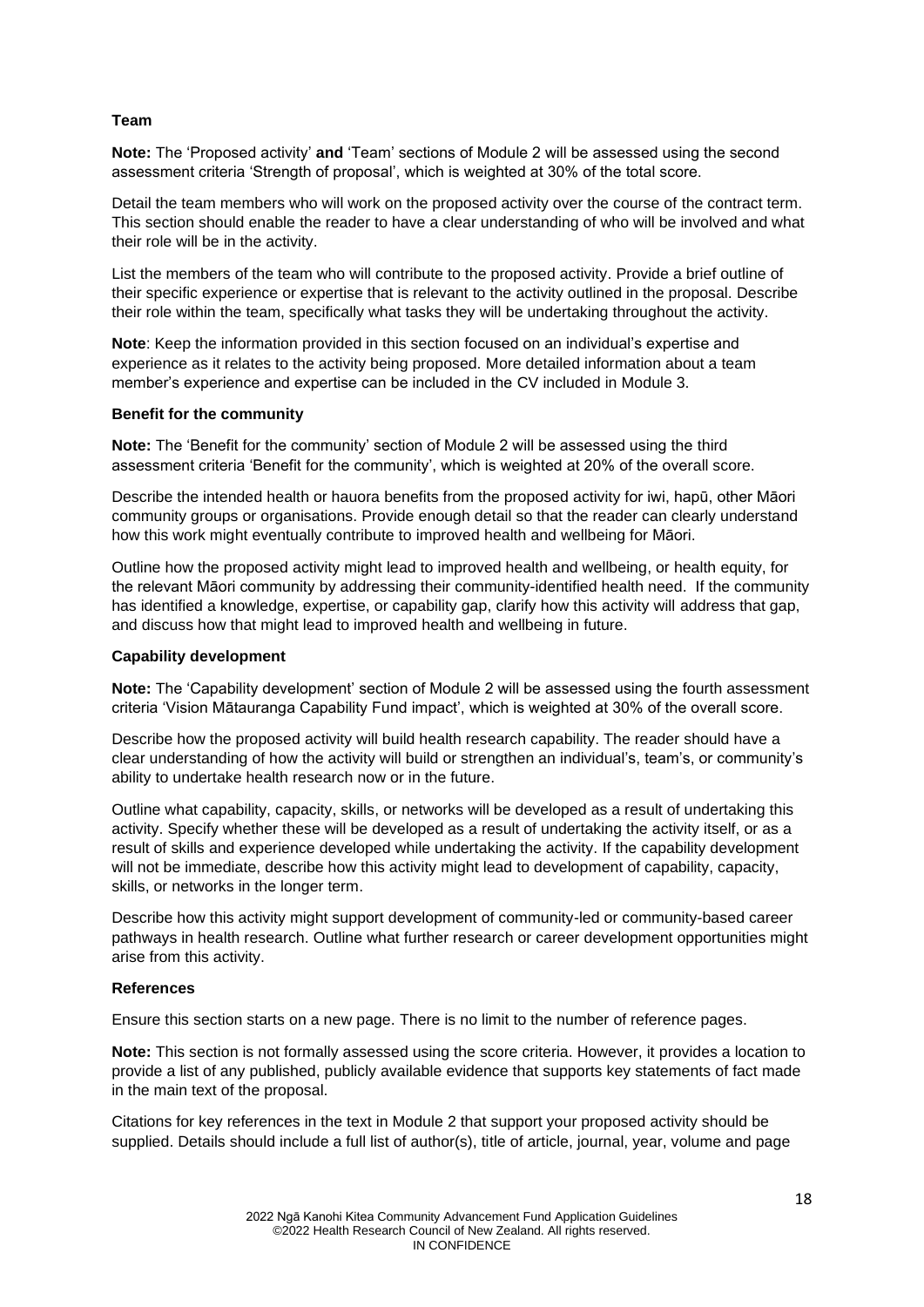numbers. If references are multi-authored, there is discretion to limit the author list to a more convenient number. Asterisks should be placed beside any publications that you have authored.

Reference lists generated by bibliographic software may need to be first copied into a blank Word document and then copied into the form.

## <span id="page-18-0"></span>**3.6.3. Module 3: CV**

This section is to be completed for each named investigator (team member) listed in the application. Copy and paste the relevant pages as required for each member of the team. The team member must complete their own CV for inclusion in Module 3.

The information required includes demographic data, contact information, any qualifications achieved, experience relevant to the proposed activity, and any awards received. You can insert additional rows into each of the sections, as required.

#### **How have you contributed to the generation of knowledge?**

Explain how you have contributed to the generation of new knowledge, ideas, or hypotheses. Outline which skills you have used to develop or test new knowledge, ideas, or hypotheses.

This section can be used to describe how you have communicated this knowledge, either through writings or verbally, or through any other medium.

List any funding you have received that relates to skills or experience that are relevant to the activity proposed in this application. Provide examples of any relevant outcomes or outputs from the funding you have received previously.

If you have authored or co-authored publications, the total number of these can be listed here. You may provide a brief list of outputs from the previous 5 years, starting with the most current and working backwards. Highlight the publications that are most relevant to the proposed activity by bolding the **author(s) name**. Citations, impact factors, and journal rankings may be included.

#### **How have you contributed to iwi, hapū, or community?**

Detail and explain any experience you have engaging with iwi, hapū, or other Māori communities. Highlight relevant experience relating to contributions to research or health and wellbeing for community.

Discuss how those contributions were informed by, or in response to, community-identified need.

Describe any outcomes from your contributions that have contributed to improved health and wellbeing for iwi, hapū, or community.

#### **How have you contributed to the development of individuals or teams?**

Outline expertise and experience you have that has contributed to the success of a team or team members, including project management, collaborations, or team support.

Highlight your teaching activities, workshops or summer school programmes you led or contributed to, and any experience you have supervising or mentoring students or colleagues. Detail any national or international collaborations you have established.

Describe how you have provided strategic leadership to shape the direction of an individual, team, organisation, company, or institution.

#### **Personal statement**

Provide a brief personal statement that reflects your own goals and aspirations, motivation for the activities you have been involved in, and experience you have gained.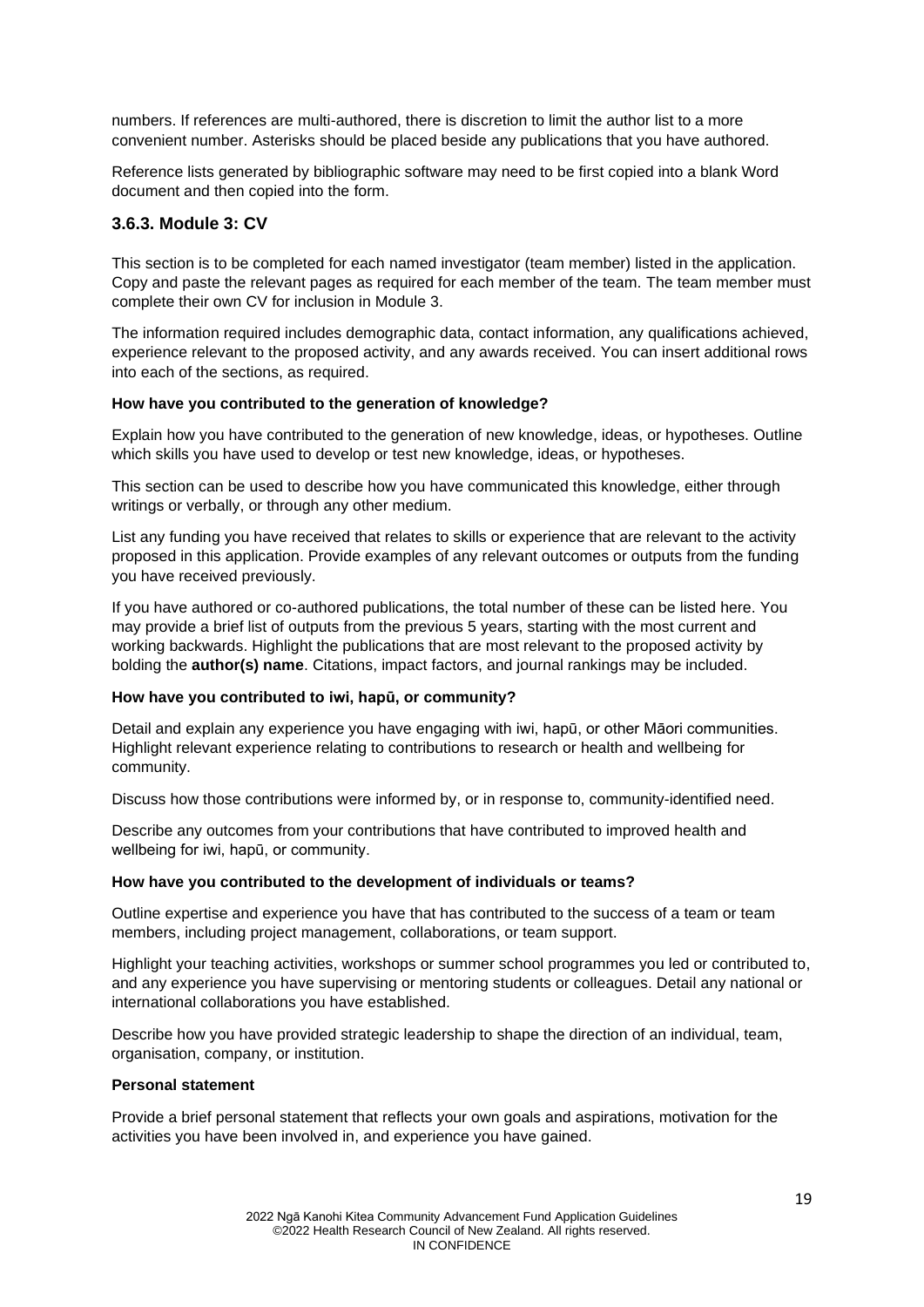# <span id="page-19-0"></span>**3.6.4. Module 4: Budget information**

#### **Section 4A – Budget details**

Provide a detailed breakdown of the costs associated with your proposed activity in the table provided. All values should be GST exclusive. The costs provided in this table (for both 'Materials and research expenses' and 'Key personnel') should take into account organisational overhead (business expenses not directly related to the cost of undertaking the proposed activity; e.g., office rental fees, power etc).

For 'Materials and research expenses', include all costs associated with undertaking the proposed activity; for example:

- Equipment or consumables needing to be purchased to undertake the activity.
- Travel or accommodation costs associated with undertaking the activity.
- Koha for research participants or other stakeholders engaged in the activity.
- Tuition or registration fees.
- Software licensing fees.

For 'Key personnel', include details of named investigators or other team members involved in the activity. For each individual, include their FTE, whether they are subcontracted (i.e., from an organisation that is different to the host organisation), whether they are time-only (i.e., not receiving salary or budget from this grant) and, if they are receiving salary or budget from this grant, what the total value of this is over the term of the grant.

Note the total budget requested in the relevant part of the table. Ensure that this amount does not exceed the total available budget for the specific grant type you are applying for.

#### **Section 4B – Budget justification**

Provide a brief justification for each of the costs listed in the budget table in Section 4A. Outline why the costs are necessary and how the cost for each item was determined.

#### **Section 4C – Other support**

#### Other applications awaiting decision

List in this section any relevant applications pending with the HRC and/or other funders that might, if funded, change the budget of this grant application. If applicable, indicate in the space provided any areas of overlap between those applications and this application (personnel, resources, or budget). The HRC may seek clarification details from you or the other funders if required.

#### Co-funding

If you have approached other funders for, or received, co-funding of this activity, provide details about the value and co-funding arrangements here.

List and provide details of any significant relationship to third parties (e.g., commercial sector entities contributing to costs, equipment, joint staff appointments). A clear description of how the current application relates to those relationships is required, but assessment of these links is not part of the HRC's assessment process.

#### Financial or other interest(s)

For the purposes of HRC funding applications, a financial or other interest is anything of economic value or a political/philosophical perspective, including relations with entities outside of the host organisation. While not an exhaustive list, examples of financial interests include positions such as consultant, director, officer partner or manager of an entity (whether paid or unpaid); salaries; consulting income; honoraria; gifts; loans, and travel payments. Examples of other interests include